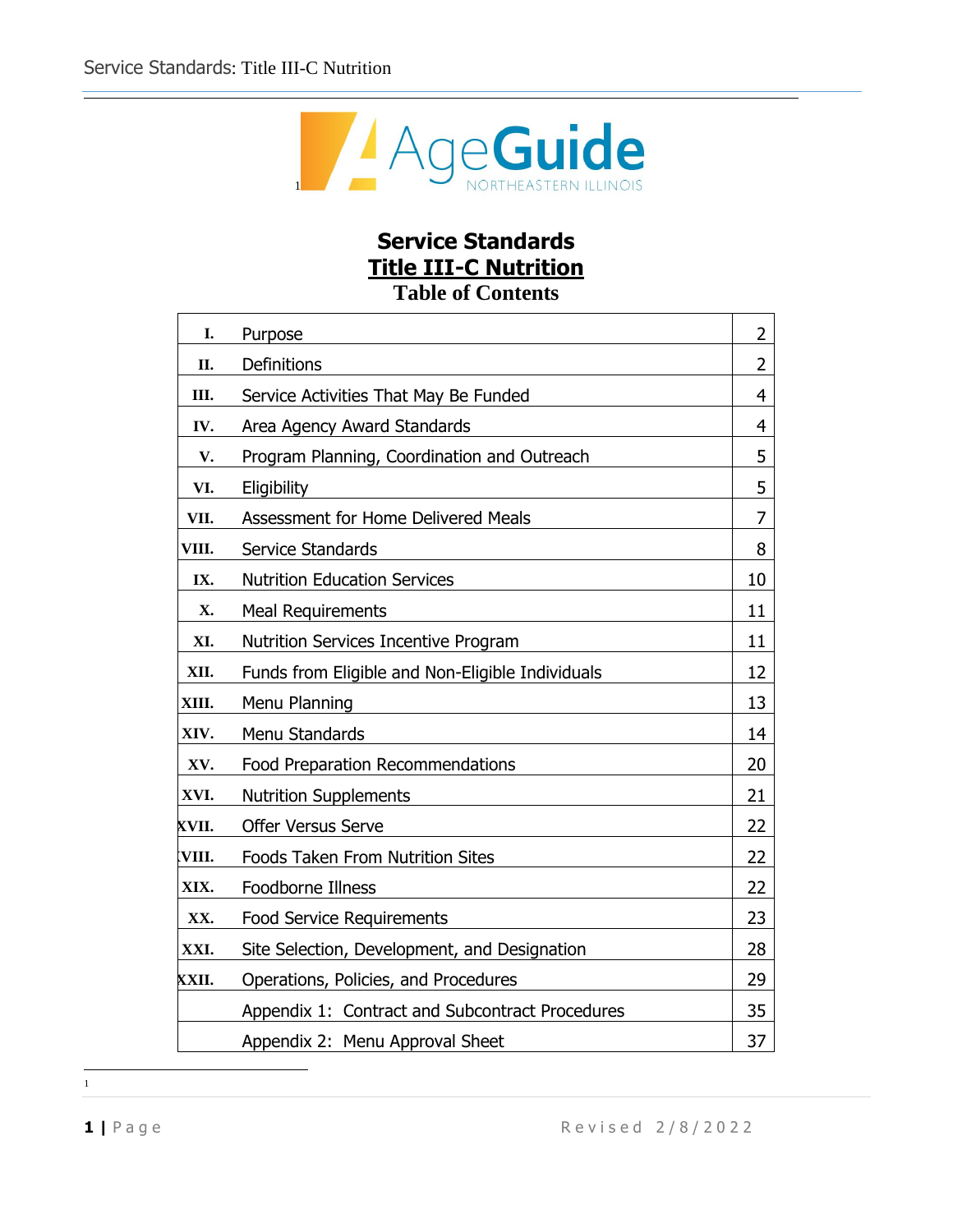# **I. Purpose: (IDOA 603.20 A)**

Nutrition services are provided to assist older Americans to live independently by promoting better health through improved nutrition and reduced isolation through a program coordinated with other supportive services. As outlined in the Older American Act, the purposes of Title III-C funds are:

- A. to reduce hunger and food insecurity, and OAA Section 102(14) (B) Adds language to the definition of disease prevention and health promotion services to include screening for malnutrition, in routine health screenings also expands the purpose of nutrition services to included reducing malnutrition (The Older American Act Reauthorization through 2024 with funding authority appropriations.)
- B. to promote socialization of older individuals;
- C. to promote the health and well-being of older individuals to gain access to nutrition and other disease prevention and health promotion services to delay the onset of adverse health conditions resulting from poor nutritional health or sedentary behavior.

# **II. Definitions:**

- A. Congregate Meal:A hot or other appropriate meal served in a center strategically located to maximize access by older persons within a community. (AgeGuide)
- B. Home Delivered Meal (HDM): A meal which is hot, cold, frozen, dried, canned, or supplemental foods (with a satisfactory storage life) served to older persons who are home-bound due to physical or mental impairment and unable to adequately provide their own meals, thus enabling them to remain in their homes rather than be institutionalized. (AgeGuide)
- C. HDM Cold meal: A meal delivered cold that may be eaten cold, such as a sandwich or salad meal, or may require reheating to be eaten hot. (AgeGuide)
- D. HDM Frozen meal: A meal delivered frozen and required heating before being eaten. (AgeGuide)
- E. HDM Hot meal: A meal which is hot when delivered and eaten. (AgeGuide)
- F. HDM Shelf Stable meal: A meal consisting of canned and dried foods not requiring refrigeration or freezing, ready to eat with minimal preparation (i.e. heating soup), and intended to be used during inclement weather or other emergencies making delivery of meals not feasible. Providing written instructions on how and when to use shelf stable meals with delivery of such meals is recommended. (AgeGuide)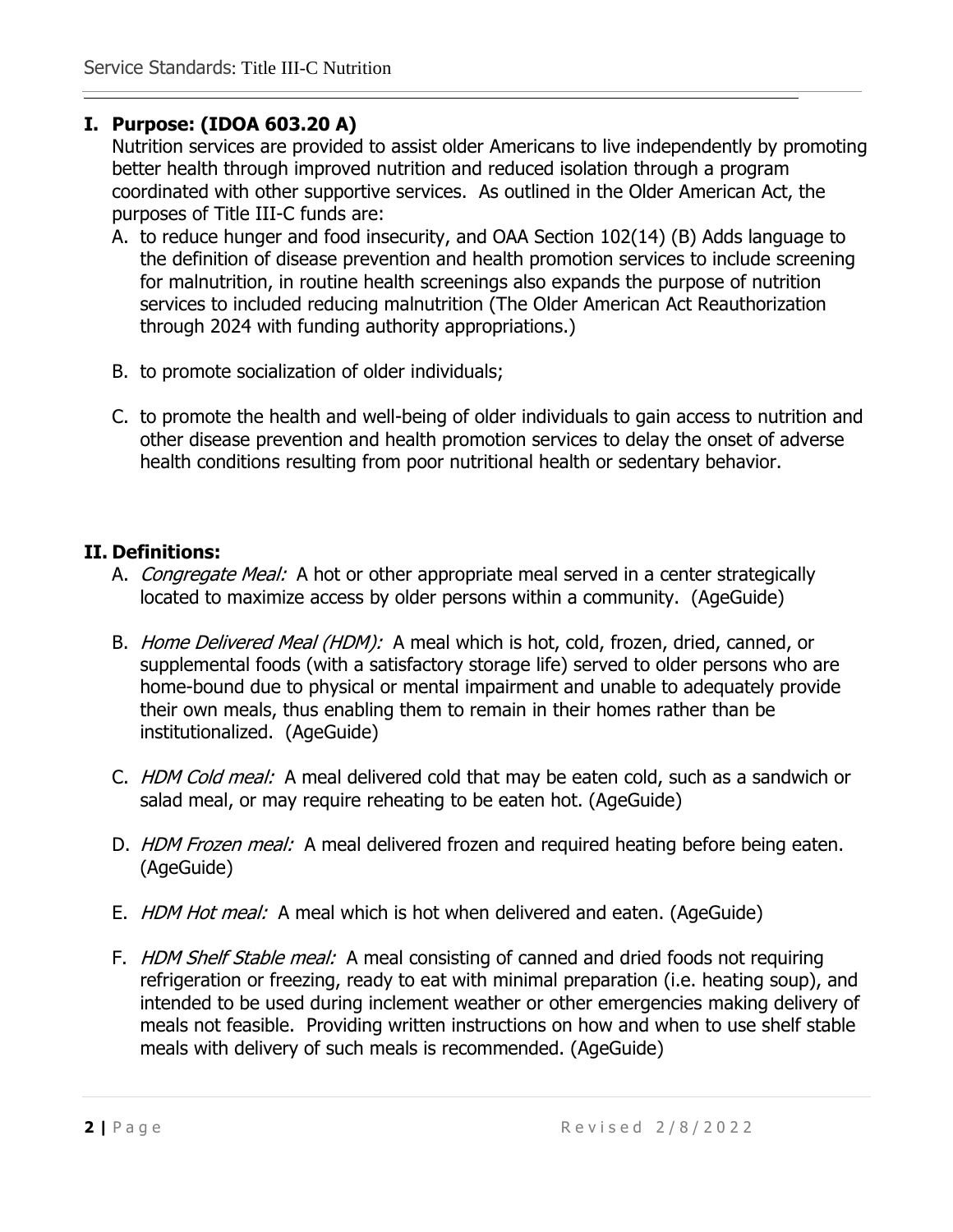- G. *Modified meal:* is one in which there are substitutions for part of the menu because of special dietary needs e.g. substitution of fresh fruit for a sweetened dessert(AgeGuide).
- H. Nutrition Counseling Unit of Service: The unit of service is a session per participant. (IDOA 603.20D)
- I. Nutrition Education Unit of Service: The unit of service is a session per participant. (IDOA 603.20D)
- J. Nutrition Services:Provision of nutritious meals in a congregate meal site or to older persons who are homebound because of illness or incapacitating disability or are otherwise isolated (IDOA 603.20).
- K. Nutrition Unit of Service: Each meal provided to an eligible person constitutes one unit of service (IDOA 603.20 D). Partial meals are not counted as a unit. Second meals can be counted as a unit for reporting and record- keeping purposes only if a complete meal is served (AgeGuide).
- L. Nutrition Site Classification:
	- 1. Full Time Site: Congregate meal dining room and/or home-delivered meal distribution center open 5 days a week. Site operates a minimum of 3 hours per service day (15 hours per week) for congregate meal or combined congregate meal and HDM distribution. Site operates a minimum of 1 hour per service day (5 hours per week) for HDM distribution only. (AgeGuide)
	- 2. Part-Time Site: Congregate meal dining room and/or home-delivered meal distribution center open less than 5 days per week. (AgeGuide)
- M. *Therapeutic diet:* is a meal which has been made to order by a physician or registered dietitian to meet specific health requirements (AgeGuide).
- N. *Unduplicated Persons:* Unduplicated persons are the number of different eligible persons who have consumed a meal during the current fiscal year. (AgeGuide)

If there are 7 people attending a weekly education or counseling session, then the unit count would be 7, the unduplicated count of people served is 7. If during the second weekly educational or counseling session, 4 people return from the first meeting and 4 new people join, then the unit count for the month to date would be 15 (7 sessions in  $1<sup>st</sup>$  week + 8 sessions in  $2<sup>nd</sup>$  week), and the unduplicated count of people served is 11 (7 people in  $1<sup>st</sup>$  week + 4 new people in  $2<sup>nd</sup>$  week). (IDOA 603.20 D)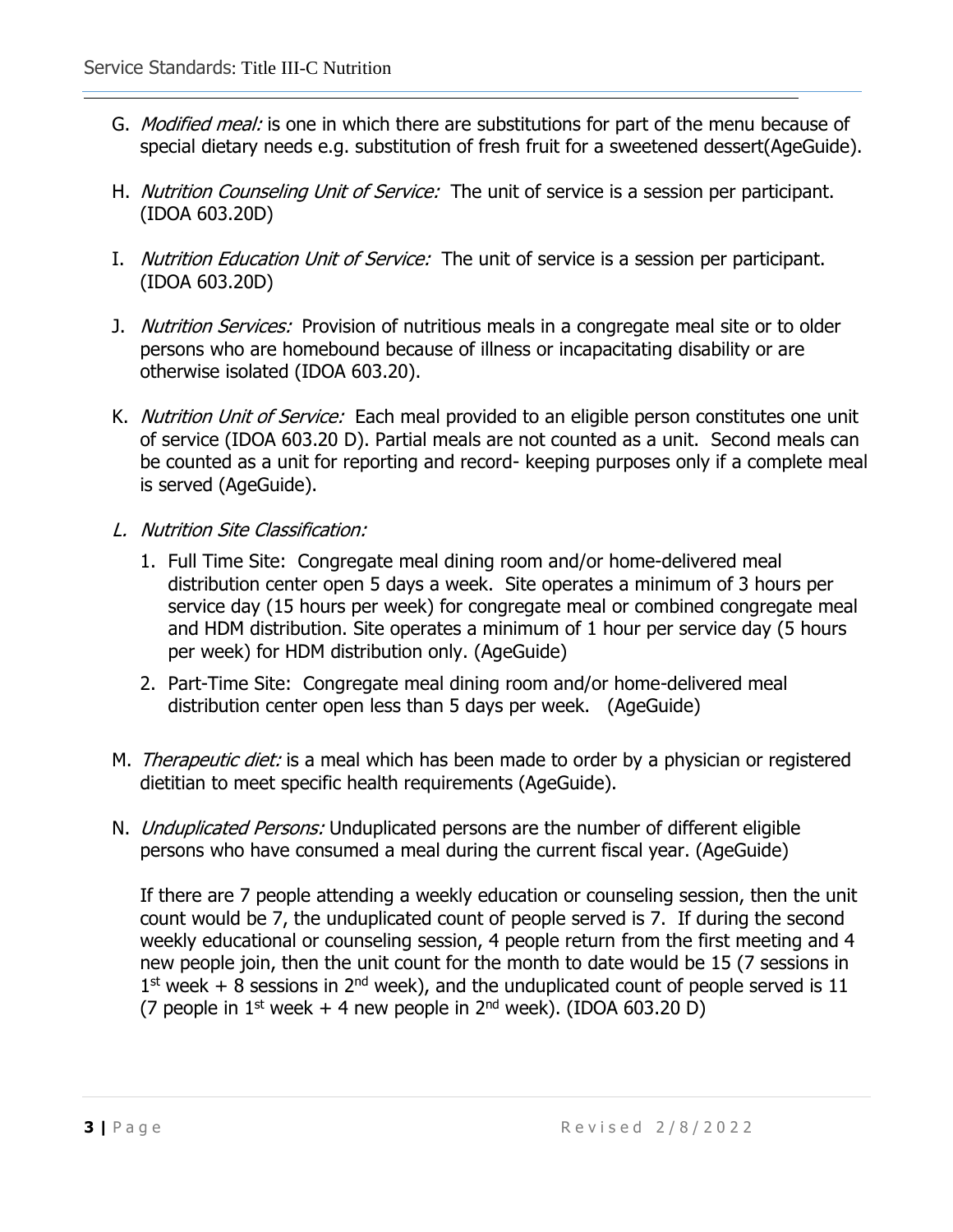# **III. Service Activities That May Be Funded Include: (IDOA 603.20 C)**

- A. Preparation of meals;
- B. Service of Meals;
- C. Transport of Meals;
- D. Nutrition Education: A program to promote better health by providing accurate and culturally sensitive nutrition, physical fitness, or health (as it relates to nutrition) information and instruction to participants, caregivers, or participants and caregivers in a group or individual setting overseen by a dietician or individual of comparable expertise;
- E. Nutrition Counseling: Individualized guidance to individuals who are at nutritional risk because of their health or nutrition history, dietary intake, chronic illnesses, or medication use, or to caregivers. Counseling is provided one-on-one by a registered dietician, and addresses the options and methods for improving nutrition status;
- F. Outreach; and
- G. Other nutrition services as appropriate based on the needs of meals recipients.

# **IV. Area Agency Award Standards: (IDOA 603.20E)**

- A. Contracts awarded for the provision of nutrition services shall be awarded through a competitive process.
- B. Primary consideration shall be given to the provision of meals in a congregate setting, except that each Area Agency (a) may award funds made available under this title to organizations for provision of home delivered meals to older individuals in accordance with the provision of Title III C-2, based upon a determination of need made by the recipient of a grant or contract entered into under this title, without requiring that such organizations also provide meals to older individuals in a congregate setting; and (b) shall, in awarding such funds, select such organizations in a manner which complies with the provisions of paragraph 3 below.
- C. Each Area Agency will give consideration where feasible in the furnishing of home delivered meals to the use of organizations which (a) have demonstrated an ability to provide home delivered meals efficiently and reasonably; and (b) furnish assurances to the Area Agency that such an organization will maintain efforts to solicit voluntary support and that funds made available under this title to the organization will not be used to supplant funds from non-federal sources.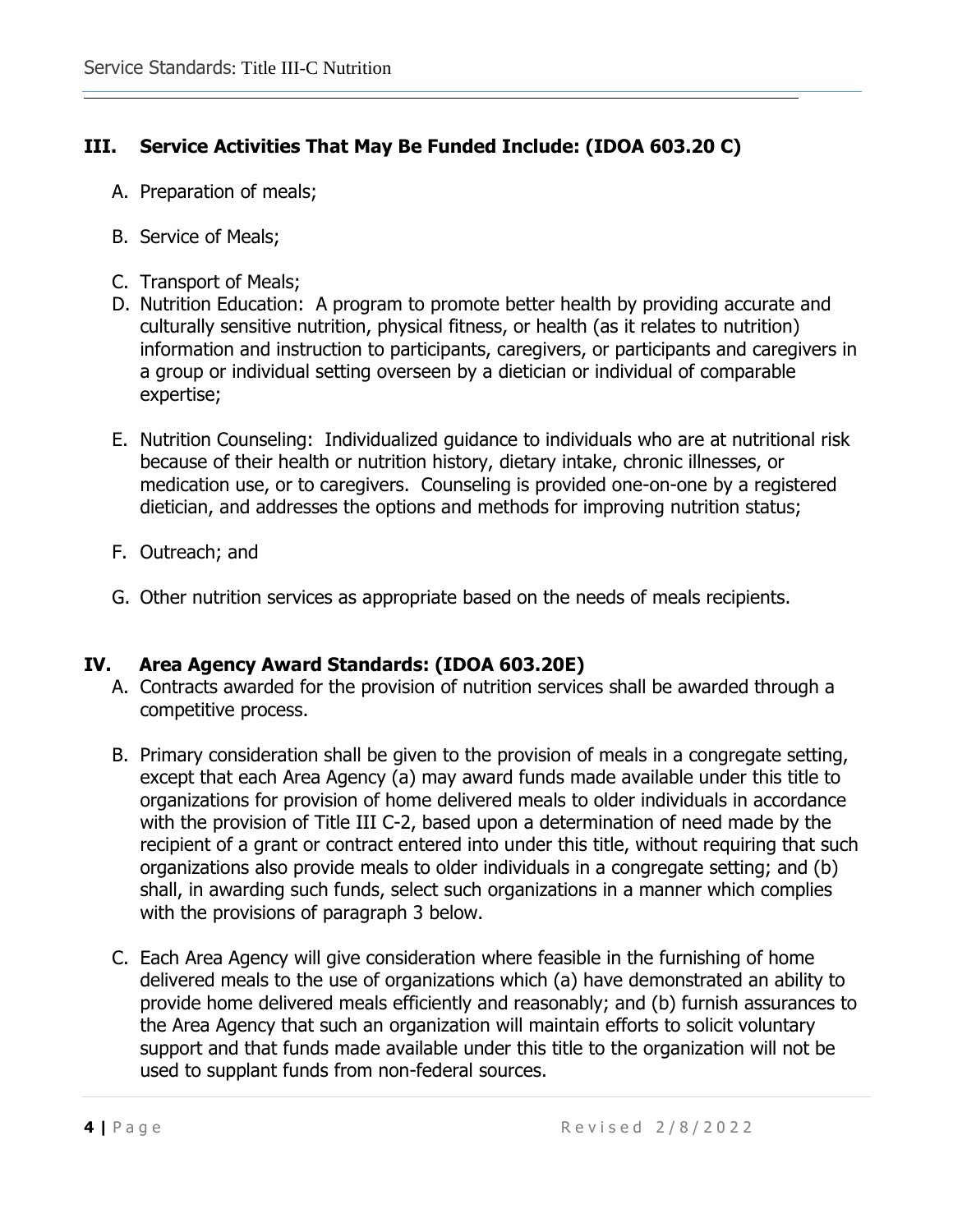# **V. Program Planning, Coordination and Outreach: (AgeGuide)**

- A. Home-Delivered Meal Client Inquiry/ Referral: Refer to Section VII Assessment for Home Delivered Meals of this standard for information on referral into the home delivered meal program. Policies and procedures regarding referral into the home delivered meal program are found in the AgeGuide Home Delivered Meal Client Process Addendum.
- B. Congregate Client Intake**:** 
	- 1. Nutrition grantees are responsible for intake on Congregate Meal Program participants.
	- 2. Each nutrition program must establish client intake procedures. The intake system must be able to generate the program information required by the AgeGuide.
- C. Confidentiality of Client Information: All participants' intake records must be maintained so as to not violate confidentiality. No personal information obtained from an individual may be disclosed in a manner in which it is identified with the individual without written consent of the individual(s) concerned. State or Area Agency on Aging staff may access files for monitoring without written consent or prior approval. (45CFR1321.51(a))
- D. A listing with a phone directory serving the area must appear under the heading "Senior Citizen Services."

# **VI. Eligibility (IDOA 603.20 F)**

- A. Congregate Meal:
	- 1. Individuals eligible to receive a meal at a congregate nutrition site include:
		- a. Individuals 60 and older and the spouses of those individuals, regardless of age. Eligible spouses must be officially registered in the program.
	- 2. A meal may be available to:
		- a. Disabled individuals (as defined in OAA Section 102(13) who have not attained 60 years of age but who reside in housing facilities occupied primarily by the elderly at which congregate nutrition services are provided.
		- b. Individuals with disabilities who reside at home with and accompany older individuals who are eligible under the OAA.
	- 3. Other individuals eligible to receive a congregate meal:
		- a. Nutrition project administrators have the option to offer a meal, on the same basis as meals are provided to elderly participants, to individuals providing volunteer services during the meal hours, and when volunteers perform a routine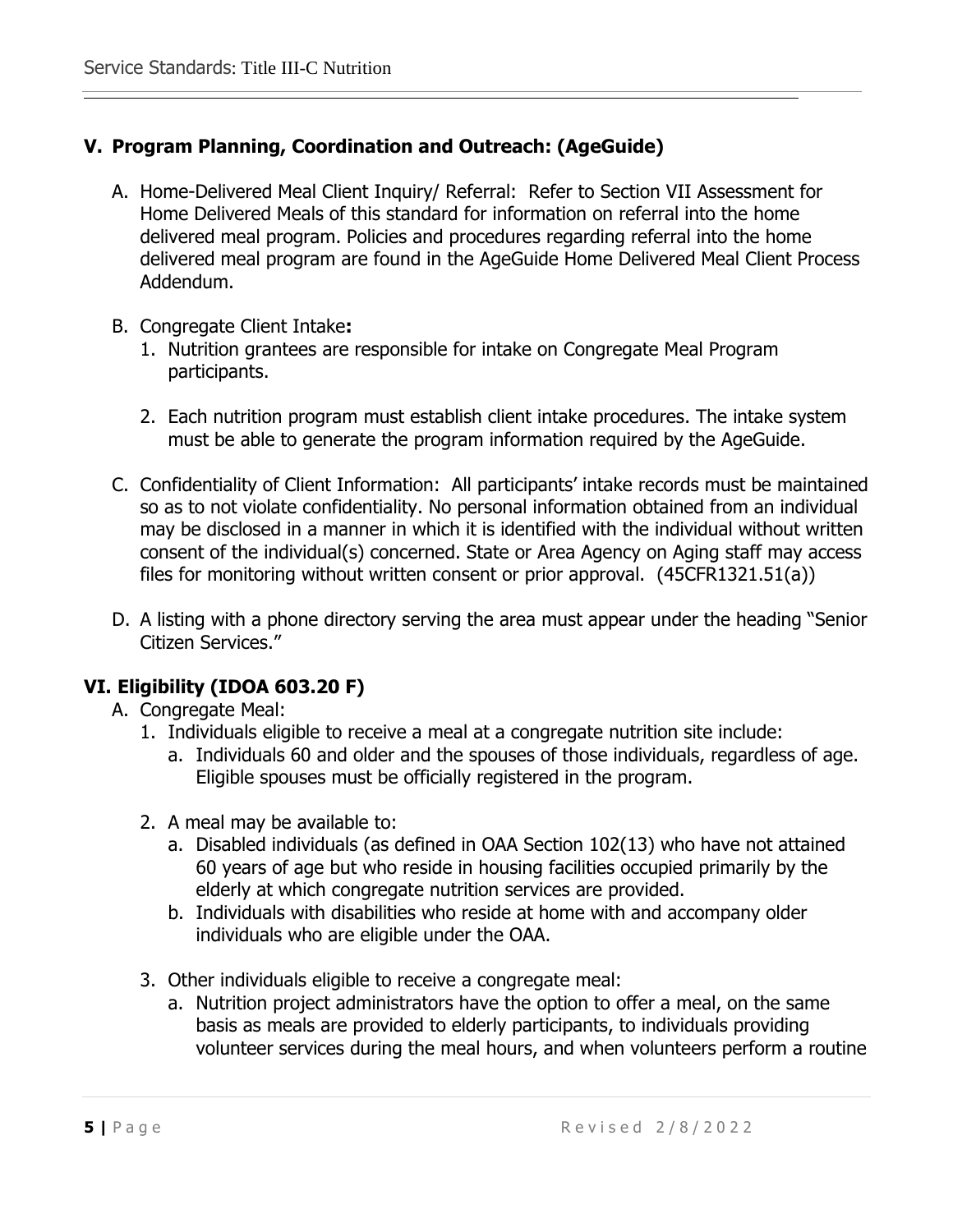responsibility on a regular basis for two hours in the Congregate or HDM program, and if an older person will not be thus deprived of a meal (AgeGuide)

- b. At a special on-site program honoring regular volunteers, held during the normal meal hour and not to exceed twice a year (AgeGuide).
- c. Congregate Staff or guests under age 60 may be offered a meal, if doing so will not deprive an older person of a meal. Staff or guests under age 60 shall pay for the full cost of the meal. Full cost of the meal includes: raw food; labor (personnel); equipment; supplies; utilities/rent; and other. Policies regarding contributions may allow that the full cost of the meal be considered that cost which is a cash cost (excluding in-kind). The project administrator may offer a meal to staff as a fringe benefit. These meals should be included as employee fringe benefit cost in the budget. Employees are responsible for any tax liability on the value of the fringe benefit. (IDOA 603.20.F1.C.ii). All procedures regarding reservations and sign-in and fee payment must specifically document guest status.
- B. Home Delivered Meals:
	- 1. Individuals eligible to receive a home delivered meal include:
		- a. Individuals aged 60 or over who are frail and/or homebound by reason of illness, incapacitating disability as defined in OAA Section 102(13) or are otherwise isolated. The spouse of the older person, regardless of age or condition, may receive a home delivered meal if, according to criteria determined by the Area Agency, receipt of the meal is in the best interest of the frail and/or homebound person.
	- 2. A meal may be available to:
		- a. Disabled individuals (as defined in OAA Section 102 (13)] who have not attained 60 years of age but who reside in housing facilities occupied primarily by the elderly at which a congregate nutrition services are provided; and
		- b. Individuals with disabilities who reside at home with older individuals who are eligible under the OAA.
		- c. ACL Recent Guidance on the Definition of Spouse: (IDOA603.20F3) ACL has provided guidance that nutrition programs should recognize individuals of the same sex who are lawfully married under the law of a state, territory, or foreign jurisdiction as spouses. This policy applies based on the jurisdiction of celebration. In other words, if individuals of the same sex are legally married in any jurisdiction, ACL will recognize the marriage, regardless of whether the individuals are domiciled or reside in a state or territory that does not recognize the marriage. Thus, when this guidance discusses individuals or the same sex who are "legally married," the intention is to include all legal marriages, regardless of the individuals' current domicile or residence.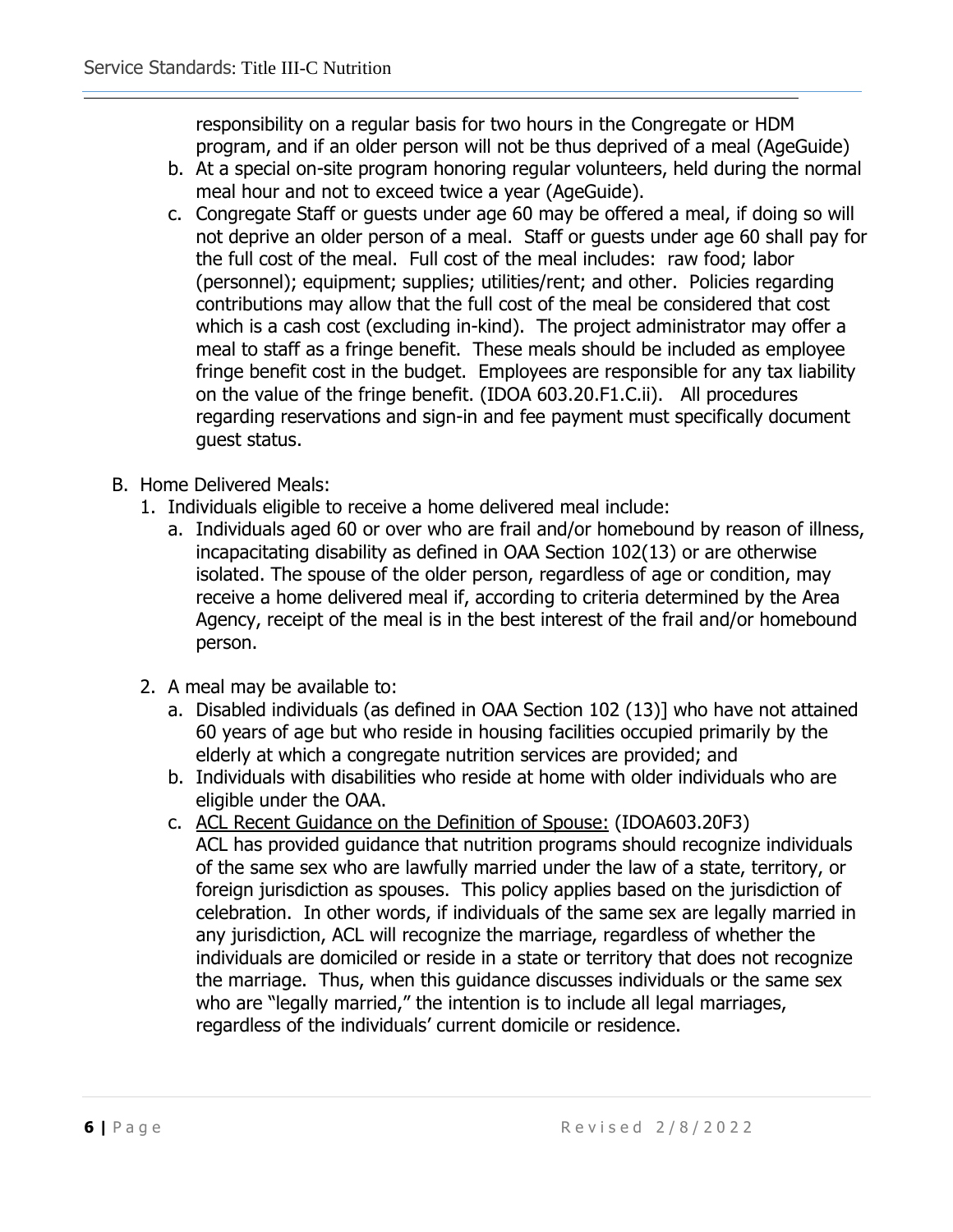# **VII. Assessment for Home Delivered Meals (IDOA603.20.H.1)**

(Refer to AgeGuide Home Delivered Meals Client Process Addendum for details on home delivered meal referrals.)

- A. An assessment of each person requesting home delivered meals must be completed to determine the individual's need for service. The assessment can be completed by the nutrition service provider, Care Coordination Unit (CCU) or other qualified organization (based on Area Agency on Aging requirements).
- B. A periodic reassessment of the home delivered meal recipient must also be completed at least annually or sooner if circumstances change.
- C. The assessment form should include overall eligibility criteria for determining when services are authorized or terminated. The nutrition provider staff member and/or the Care Coordination Unit staff member completing the assessment will be able to use their professional judgment to determine when an older adult needs home delivered meals.
- D. Service providers conducting the assessment for home delivered meals must determine the most appropriate form of meal delivery in communities where cold or frozen meals are offered in addition to hot meals. Service providers must assess all participants receiving cold and frozen meals to ensure they have the proper equipment (freezer, oven, microwave, and refrigerator) and physical and cognitive skills to store and re-heat the meals. An older adult eligible to receive home delivered meals should not be denied services based on the individual's inability to safely store and prepare a frozen meal. If the older adult does not have the capacity to heat the frozen meal or family members or others are not able to heat the frozen meal for the older adult, the nutrition provider should attempt to deliver hot meals to the older adult if the older adult resides within a community where home delivered meals are provided. In isolated rural areas and where the nutrition provider only has the capacity to provide frozen meals, the nutrition provider should make a referral for Medicaid Waiver in-home or adult day service or other community services as appropriate for the older adult to receive assistance with meals.
- E. Nutrition Providers are responsible for following the policies and procedures of the Home Delivered Meal Client Process Addendum. (AgeGuide)
	- 1. Nutrition providers are to establish communication procedures with the CCU regarding HDM participant information such as start date, delivery schedule, participant holds, terminations, and other relevant information. The HDM provider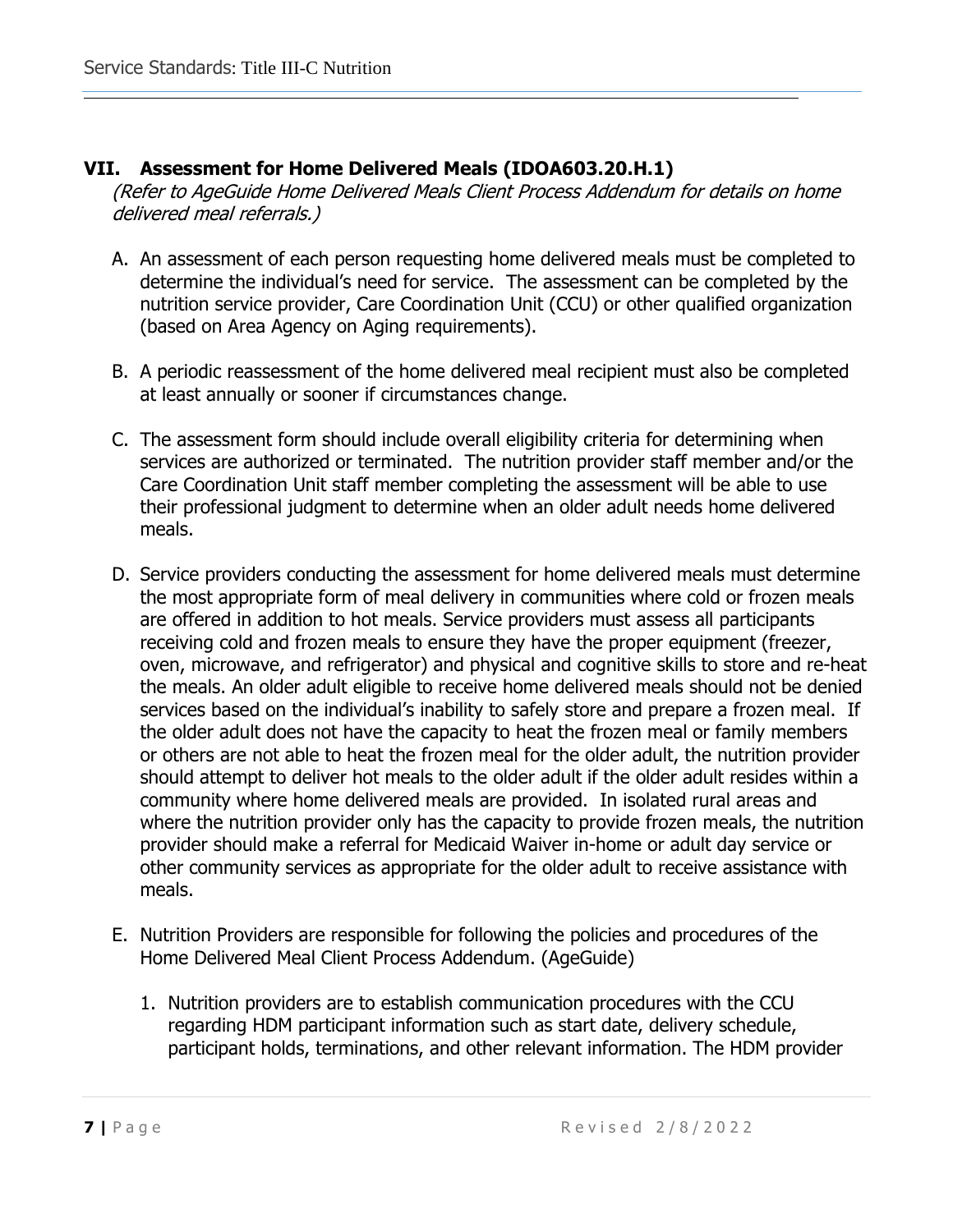shall establish and communicate the HDM start date, provide relevant information on delivery and donation process with the client.

- 2. All persons referred for Title III-C HDM services must be prescreened by the CCU or HDM provider either by phone or in person, to be authorized to receive HDM services by completing the prescreen sections on the Nutrition Referral for Home Delivered Meals form. If the nutrition provider completes the prescreen, the information must be forwarded within 24 hours to the CCU for an assessment.
- 3. In PSA02, the CCU will complete the assessments of persons requesting home delivered meals, unless otherwise approved by the Area Agency on Aging.
- 4. Priority for Services/Waiting Lists
	- a. HDM providers are to keep CCUs informed of the availability of meals in their service area.
	- b. The HDM provider will determine when to start a waiting list based on the availability of meals. The HDM provider should take into consideration allowing room for immediate priority participants when establishing a waiting list.
	- c. The HDM providers will maintain the waiting list.
- d. CCUs are responsible for prioritizing the HDM participants as high, intermediate or low. All participants must be assigned a priority.

# **VIII. Service Standards (IDOA 603.20 G1)**

- A. Each congregate meal provider must:
	- 1. Provide hot or other appropriate meals (e.g. cold) in a congregate setting at least once a day, five or more days a week (except in a rural area where such frequency is not feasible, and a lesser frequency is approved by the Department. The Area Agency may grant exception(s) when the provider:
		- a. Submits documentation of need for the exception(s); and
		- b. Serves meals at least 5 days per week throughout the service area, but not necessarily 5 days per week at each site; or serves a low-income minority target population.
	- 2. Locate congregate nutrition services in a site in as close proximity to the majority of eligible individuals' residences as feasible, with particular attention upon a multipurpose senior center, a school, a church, or other appropriate community facility, preferably within walking distance where possible, and where appropriate, transportation to such site is available. Since multipurpose senior centers offer other services (e.g. information and assistance, transportation, recreation, education, health promotion, etc.) to older adults, whenever feasible, congregate meal sites should be located in such facilities;
	- 3. Establish outreach activities, which assure that the maximum number of eligible individuals may have an opportunity to participate;
	- 4. Coordinate with other appropriate services in the community; and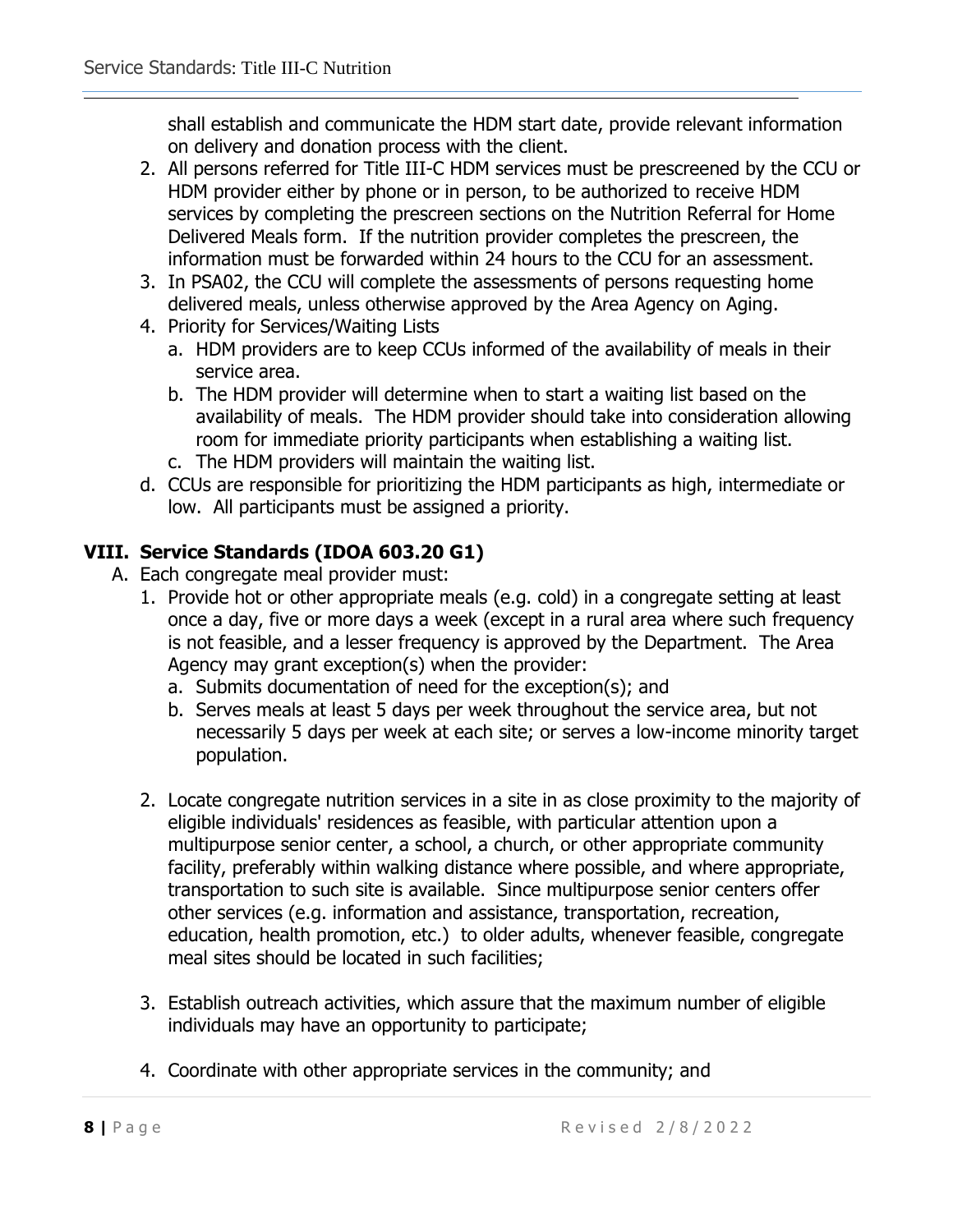- 5. If operated by special interest groups such as churches, social organizations, homes for the elderly, senior housing developments, etc., shall not limit participation to their own membership or otherwise show preferential treatment for such membership.
- B. Each home delivered meal provider must: (IDOA 603.20 G2)
	- 1. Provide for home delivered meals at least once a day five or more days a week (except in a rural area where such frequency is not feasible and a lesser frequency is approved by the Department). Meals may be hot, cold, frozen, dried, canned or supplemental foods with a satisfactory storage life.
	- 2. With the consent of the older person, or his or her representative, bring to the attention of the personnel of appropriate agency(ies) for follow-up conditions or circumstances which place the older person or the household in imminent danger; and
	- 3. Where feasible and appropriate, make arrangements for the availability of meals to older persons in weather related emergencies.
- C. All Nutrition Service Providers Must:
	- 1. Have procedures for obtaining the views of participants about the services they receive and involve participants in the planning and operation of nutrition services and other programs provided for their benefit as outlines in Objective 10 of the Older Americans Act.(IDOA 603.20 G3a)
	- 2. The Nutrition Program must develop a system for responding to client concerns about the service received and/or civil rights violations.(AgeGuide)
	- 3. Solicit the expertise of an Illinois Licensed Dietitian Nutritionist (or Illinois licensed healthcare practitioner whose license includes nutrition services) based on the requirements of the state Dietetic and Nutrition Services Practice Act, Section 15. An individual licensed to practice dietetic or nutrition services in another state that has licensure requirements considered by the Illinois Department of Financial and Professional Regulation to be at least as stringent as the requirements for licensure under the Illinois Act, may review and approve menus. Although nutrition service providers do not have to include licensed dietitians on staff, state rules do require that licensed dietitians are involved in the review and approval of menus. Menu planning and review can be arranged through subcontracts or volunteer agreements. See Appendix 2 for menu approval sheets.

(IDOA 603.20 G3b)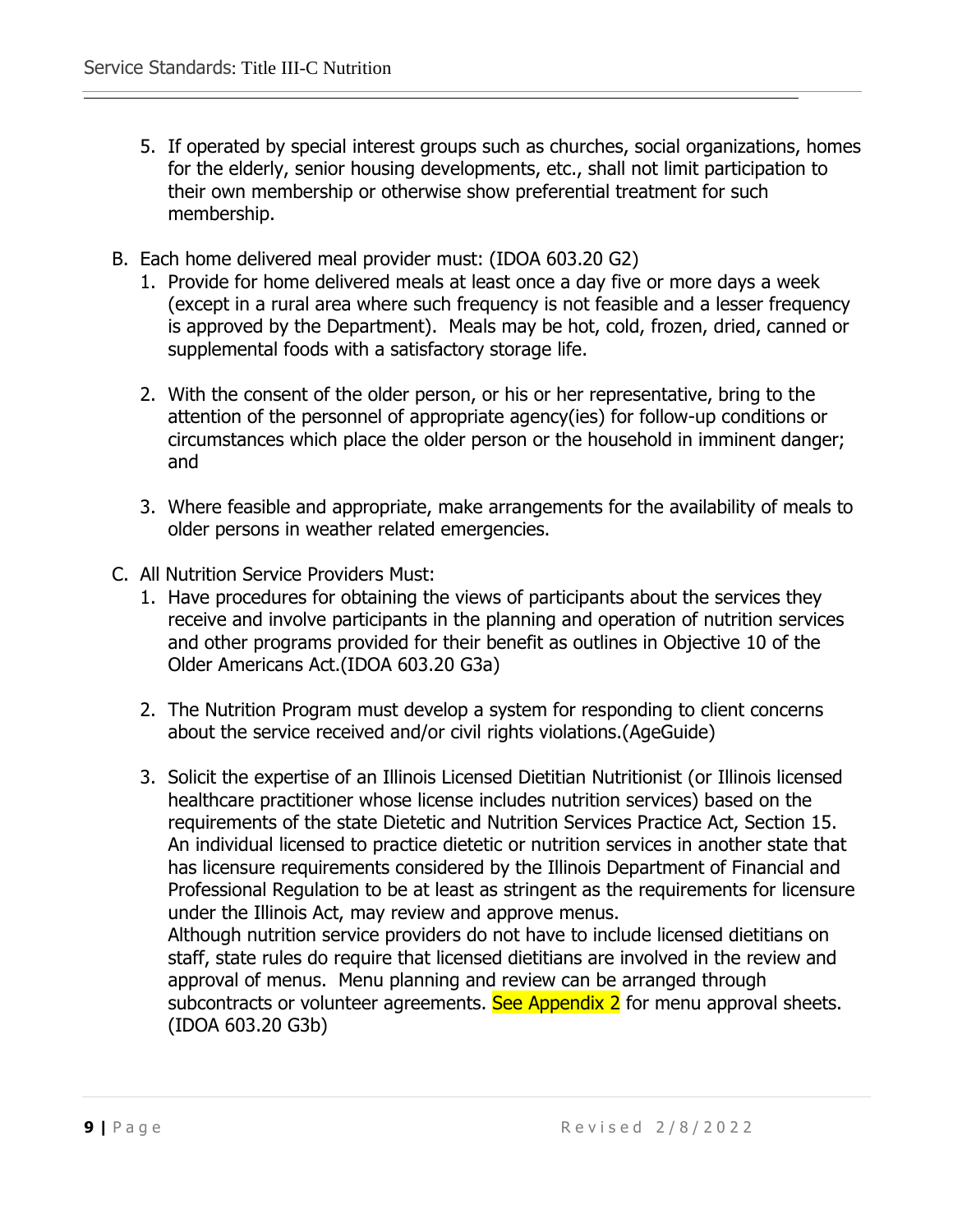- 4. Solicit the advice and expertise of other individuals knowledgeable with regard to the needs of older individuals. (IDOA 603.20 G3c) Some sources for input would be, but are not limited to professional staff, governmental units, community resources, and other senior service providers. (AgeGuide)
- 5. Follow appropriate procedures to preserve nutritional value and food safety in purchasing and storing food and preparing, serving and delivering meals; (IDOA 603.20 G3d)
- 6. Provide special menus, where feasible and appropriate to meet the particular dietary needs arising from the health requirements, religious requirements, ethnic or cultural backgrounds of eligible individuals, and (IDOA 603.20 G3e)
- 7. Have available or use upon request appropriate food containers and utensils for persons with disabilities. (IDOA 603.20 G3f) Adaptive utensils are available for purchase from a variety of vendors. (AgeGuide)

# **IX. Nutrition Education Services (IDOA 603.20I):**

Each nutrition project shall provide nutrition education on at least a semiannual basis to the participants in the nutrition programs.

- A. It is strongly recommended that nutrition education be provided quarterly to congregate and home delivered meal participants and more frequently if possible. The purpose of nutrition education is to inform individuals about available facts and information that will promote improved food selection, eating habits, nutrition and health-related practices. These activities are designed to:
	- 1. Assist older persons in obtaining the best nutritional services available within their resources;
	- 2. Aid older persons in making sound food choices consistent with the Dietary Guidelines for Americans, and in obtaining the best food to meet nutritional needs;
	- 3. Increase awareness of community-sponsored health programs that encourage and promote sound nutritional habits and good health; and
	- 4. Assist older person, where feasible, in the area of therapeutic diets as required by health or social condition.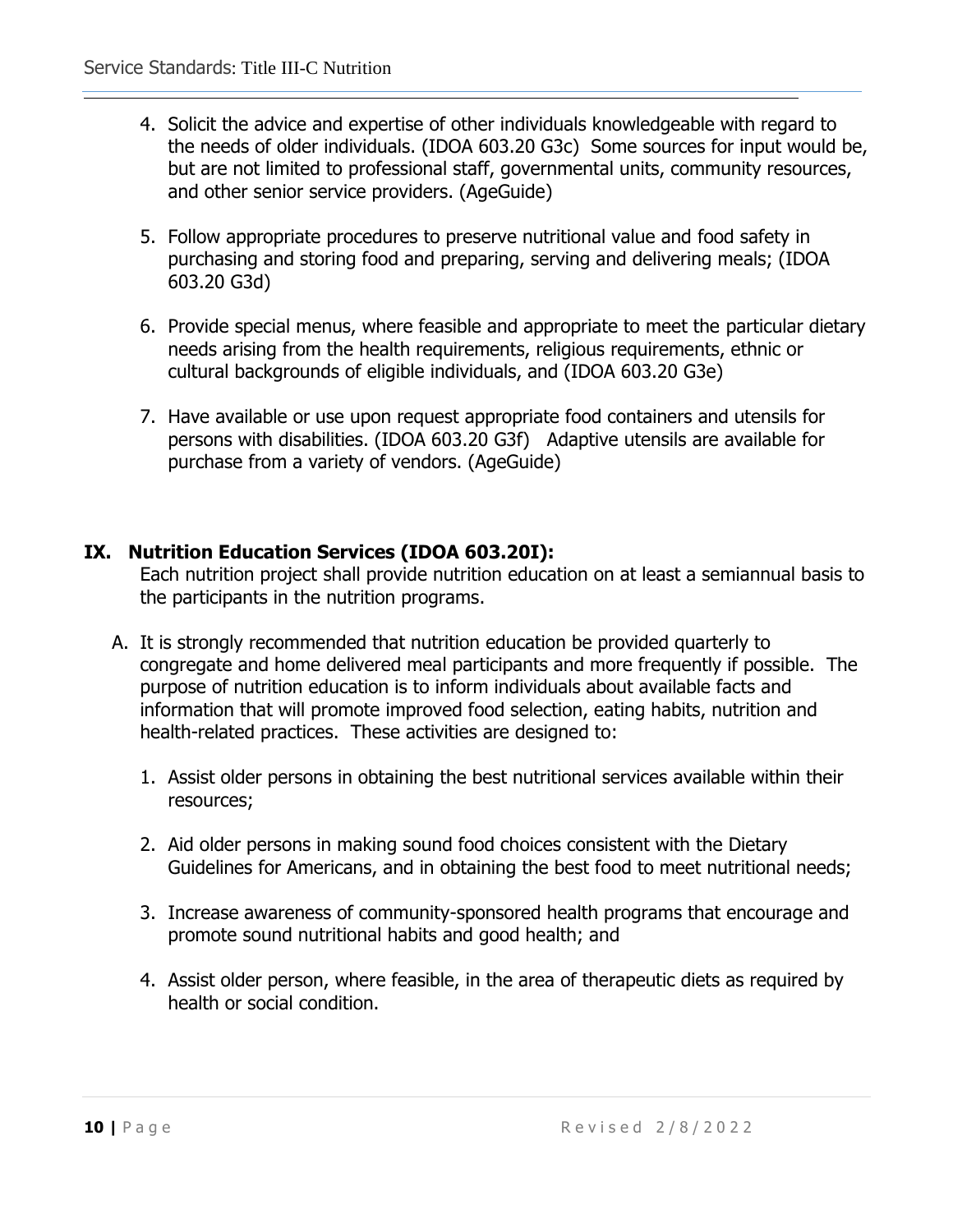- 5. Provide available medical information approved by health care professions, such as informational brochures and information on how to get vaccines, including vaccines for influenza, pneumonia, and shingles, in the individuals' communities.
- 6. Each grantee must have, minimally, a written objective and measurable outcome(s) for each nutrition education session.(AgeGuide)
- B. Coordination with community resources is encouraged in the provision of nutrition education services.

# **X. Meal Requirements: (IDOA 603.20 J)**

Meals provided through the nutrition program must comply with the most recent Dietary Guidelines for Americans, published by the Secretary of Health and Human Services and the Secretary of Agriculture; and provide each participant:

- A. A minimum of 33 1/3 percent of the Dietary Reference Intakes (DRI) as established by the Food and Nutrition board of the Institute of Medicine of the National Academy of Sciences, if the participant is offered one meal per day:
- B. A minimum of 66 2/3 percent of the allowances if the participant is offered two meals per day; and
- C. 100 percent of the allowances if the participant is offered three meals per day.

When planning breakfast for congregate meal participants, the meal must meet 1/3 of the DRI in and of itself, unless it is assured that the breakfast participant will also receive lunch (or dinner) that day at the meal site. In the case of home delivered meal participants; however, where the same participant is being provided with two or three meals on a given day, menus can be planned so that the combined nutritional content meets 2/3 or 1 full DRI respectively.

# **XI. Nutrition Services Incentive Program (NSIP) for the Elderly (IDOA 603.20K)**

- A. Nutrition service providers are eligible to receive Administration on Aging (AoA) cash assistance in the form of a funding allocation for meals served through AoA's NSIP Nutrition Program for the Elderly. Allocated funding may be claimed for meals that:
	- 1. Meet the dietary guidelines as specified by the Illinois Department on Aging;
	- 2. Are served to eligible participants, which include persons 60 years of age or older, their spouses, disabled persons and volunteers, as described in Section IV G 1&2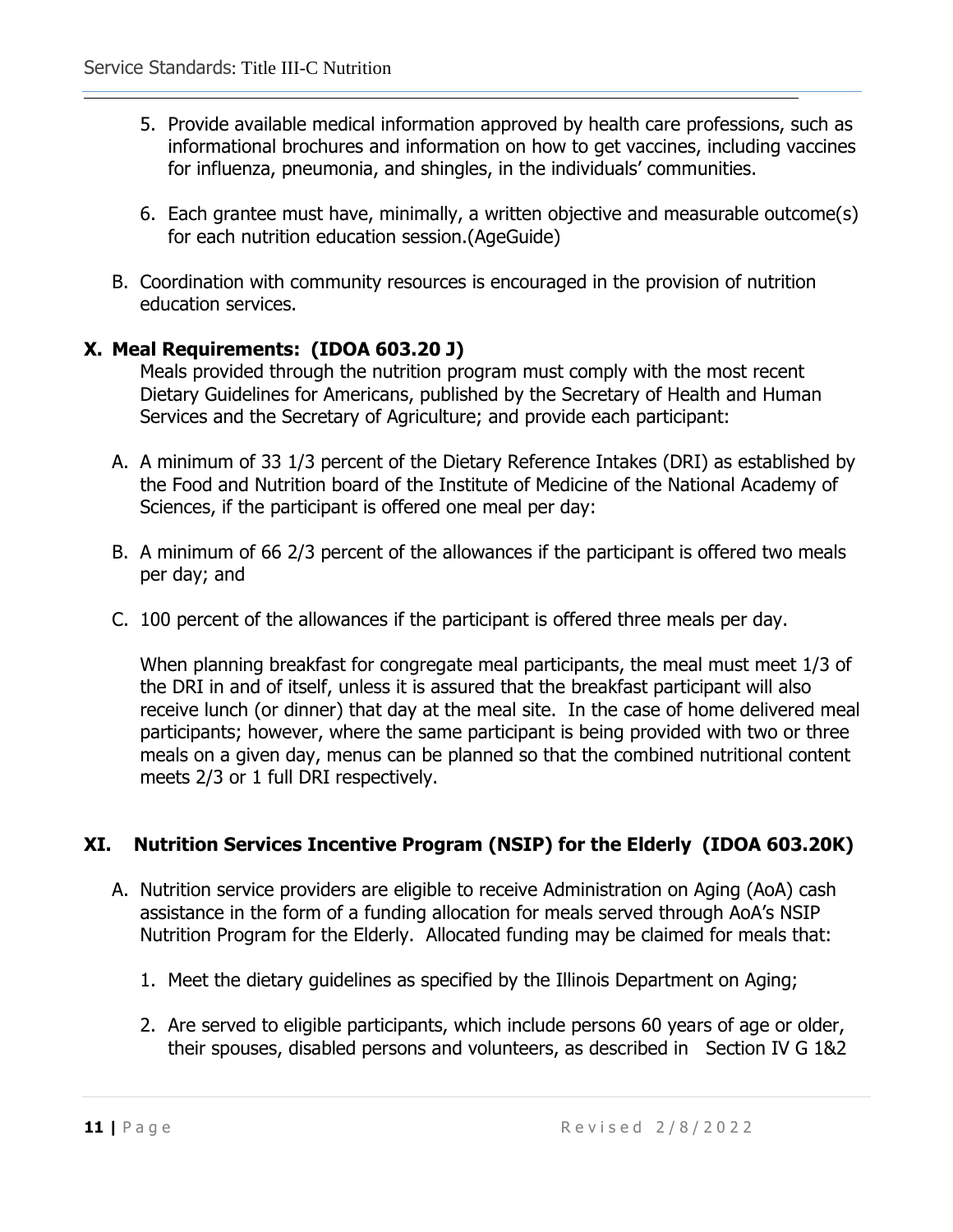above. (Note: NSIP reimbursement may NOT be claimed for meals served to guests or staff under 60 years of age.)

- 3. Are served by an agency that has received a grant under Title III of the Older Americans Act and under the jurisdiction, control, management and audit authority of an AAA or the Department; and
- 4. Are provided with no set fee charged to the recipients.
- B. NSIP funds:
	- 1. Shall be used to increase the total number of meals served;
	- 2. Shall only be used to purchase United States agricultural commodities and other foods; and
	- 3. Shall not be used to off-set program costs or as non-federal matching funds for any other federal program.

# **XII. Funds from Eligible and Non-Eligible Individuals**

- A. Voluntary Contributions: (IDOA 603.20L)
	- 1. Each project providing nutrition services may solicit voluntary contributions for meals, taking into consideration the income ranges of eligible individuals in local communities and other sources of income of the project;
	- 2. Each project must protect the privacy of each older person with respect to his or her contributions; establish appropriate procedures to safeguard and account for all contributions; and may not deny an older person a service because the older person cannot or will not contribute to the cost of the service.
	- 3. Voluntary contributions must be used to increase the number of meals served by the project, facilitate access to such meals, and provide other supportive services directly related to nutrition services.
- B. Payments from Non-Eligible Individuals
	- 1. Project must establish procedures to ensure and document staff and guests, not meeting eligibility requirements, pay the full cash cost of the meal as identified in the approved grant budget of the current fiscal year. The procedure should include the use of receipts with the participant's name and amount paid. Payments made by staff or guests under age 60 are to be recorded as program income. Program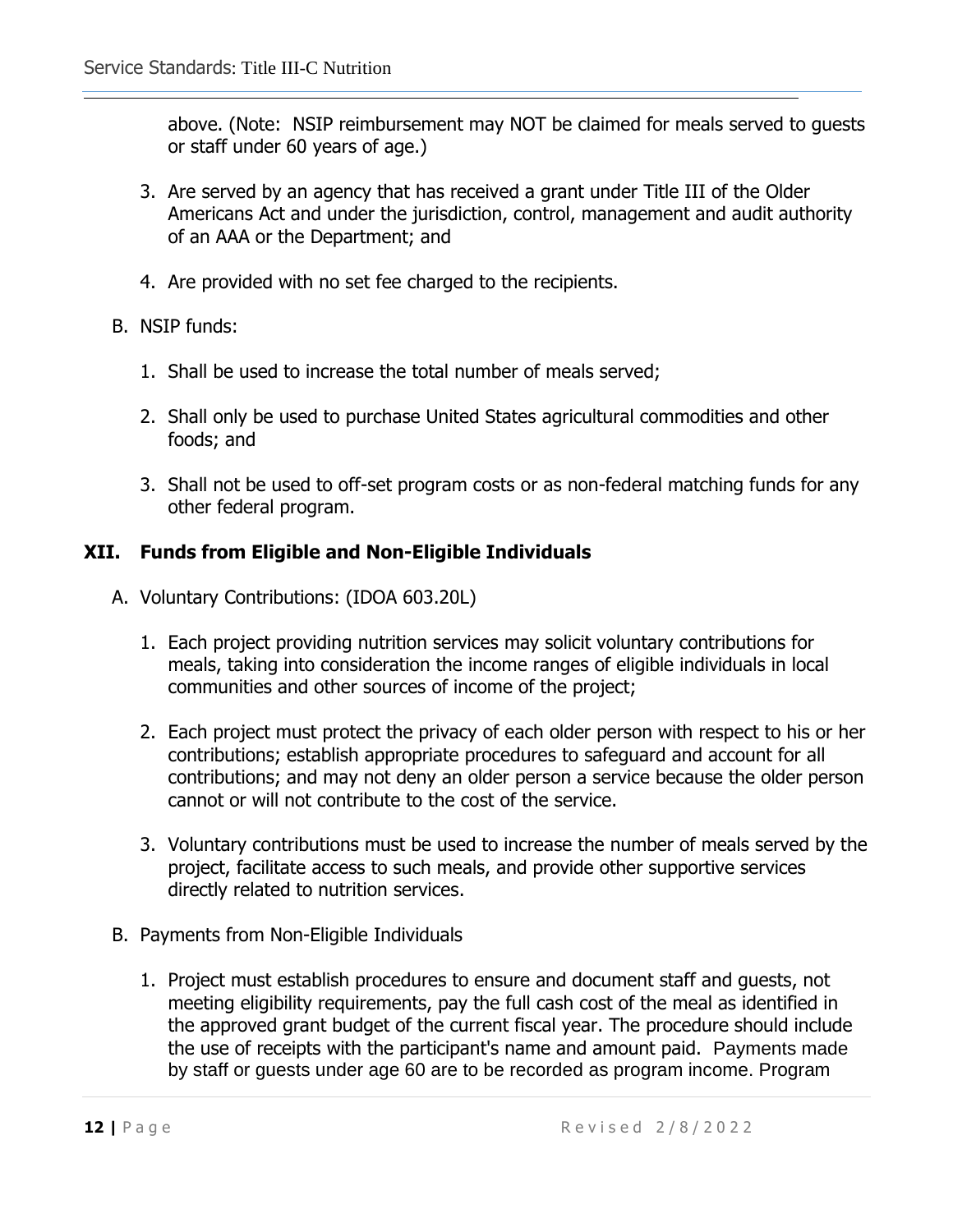income earned as a result of services provided with Title IIIC-1 or IIIC-2 must be used to: increase the number of meals served by the project involved; to facilitate access to such meals, or, to provide other supportive services directly related to nutrition services. (AgeGuide).

- 2. Contributions made by representatives of service recipients, relatives, non-related individuals or entities on behalf of service recipients are not program income, but are considered to be local cash. (IDOA 1144.1.D.8)
- C. Illinois LINK (IDOA 603.20M)**:** 
	- 1. The nutrition service provider must assist participants in taking advantage of benefits available to them under the Illinois LINK program. The nutrition service provider must coordinate its activities with the local Illinois Department of Human Services office administering the LINK program to facilitate participation of eligible older persons in the program.

# **XIII. Menu Planning (IDOA 603.20 N)**

Menus must be:

- A. Planned in advance for a minimum of one month with repetition of entrees and other menu items kept at a minimum. If a cycle menu is utilized, there shall be at least three cycles per year. If the cycle is at least 6 weeks or greater in length, there shall be at least 2 cycles per year;
- B. Approved by the provider's licensed dietitian nutritionist as defined in Section V c 2 above;
- C. Posted with serving dates indicated in a location conspicuous to participants at each congregate meal site as well as in each preparation area;
- D. Legible and easy to read (It is recommended that menus be printed in the language(s) of the participant group);
- E. Adhered to, subject to seasonal availability of food items; and
- F. Kept on file with the signed menu approval sheet, see Appendix 3, with any changes noted in writing, for at least three years.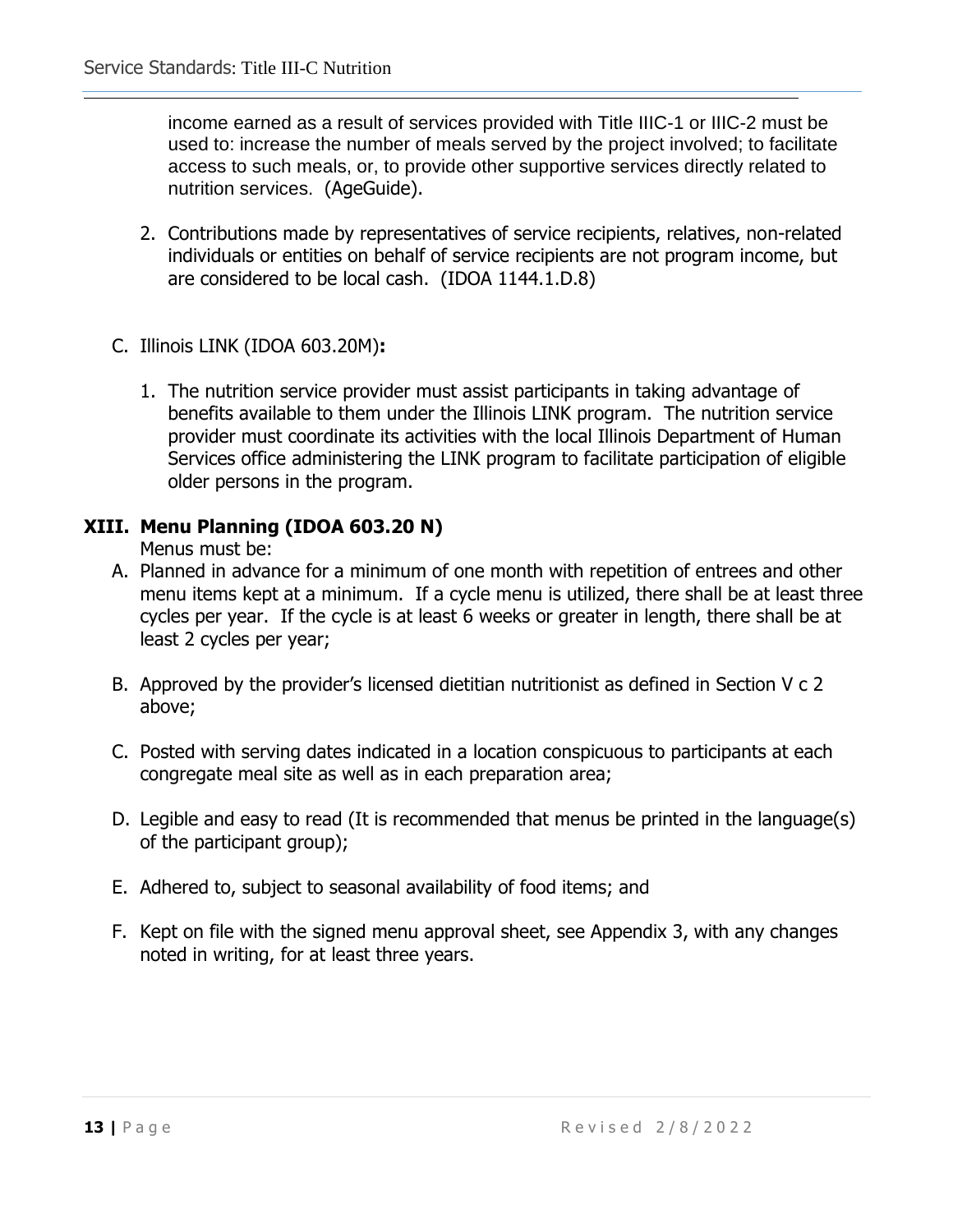# **XIV. Menu Standards (IDOA 603.20O)- Refer to appendix 2 for the latest version of the IDOA Menu Approval sheet**

A. Service providers who choose not to complete a nutritional analysis of their menus will follow the meal pattern described in this section.

Requirements for One or Two Meal(s) Daily Each meal must provide\*:

> (1) Serving lean meat or meat alternate: 3 ounces of edible cooked meat, fish, fowl, eggs or meat alternate

 $(2)$  Servings vegetables:  $\frac{1}{2}$  cup equivalent – may serve an additional vegetable instead of a fruit

(1) Serving fruit:  $\frac{1}{2}$  cup equivalent – may serve an additional fruit instead of a vegetable

- (2) Servings grain, bread or bread alternate, preferably whole grain: for example, 2 slices of whole grain or enriched bread 1 ounce each or 1 cup cooked pasta or rice
- (1) Serving fat free or low fat milk or milk alternate: 1 cup equivalent

\*Margarine and dessert are optional and must be counted in the calories, fat and sodium totals, if served in addition to above components.

Requirements for Three Meals Daily

The three meals combined must provide:

(2) Servings lean meat or meat alternate: 6 ounces of edible cooked meat, fish, fowl, eggs or meat alternate

(3-4) Servings vegetables

(2-3) Servings fruit

- (6-9) Servings whole grain/enriched grain, bread or bread alternate
- (3) Servings fat free or low fat milk or milk alternate

Meat or Meat Alternate

- Three ounces (providing at least 19 g protein) of lean meat, poultry, fish or meat alternate should generally be provided for the lunch or supper meal. Meat serving weight is the edible portion, not including skin, bone, or coating.
- Meat (1 ounce) alternates include:
	- $\geq 1$  medium egg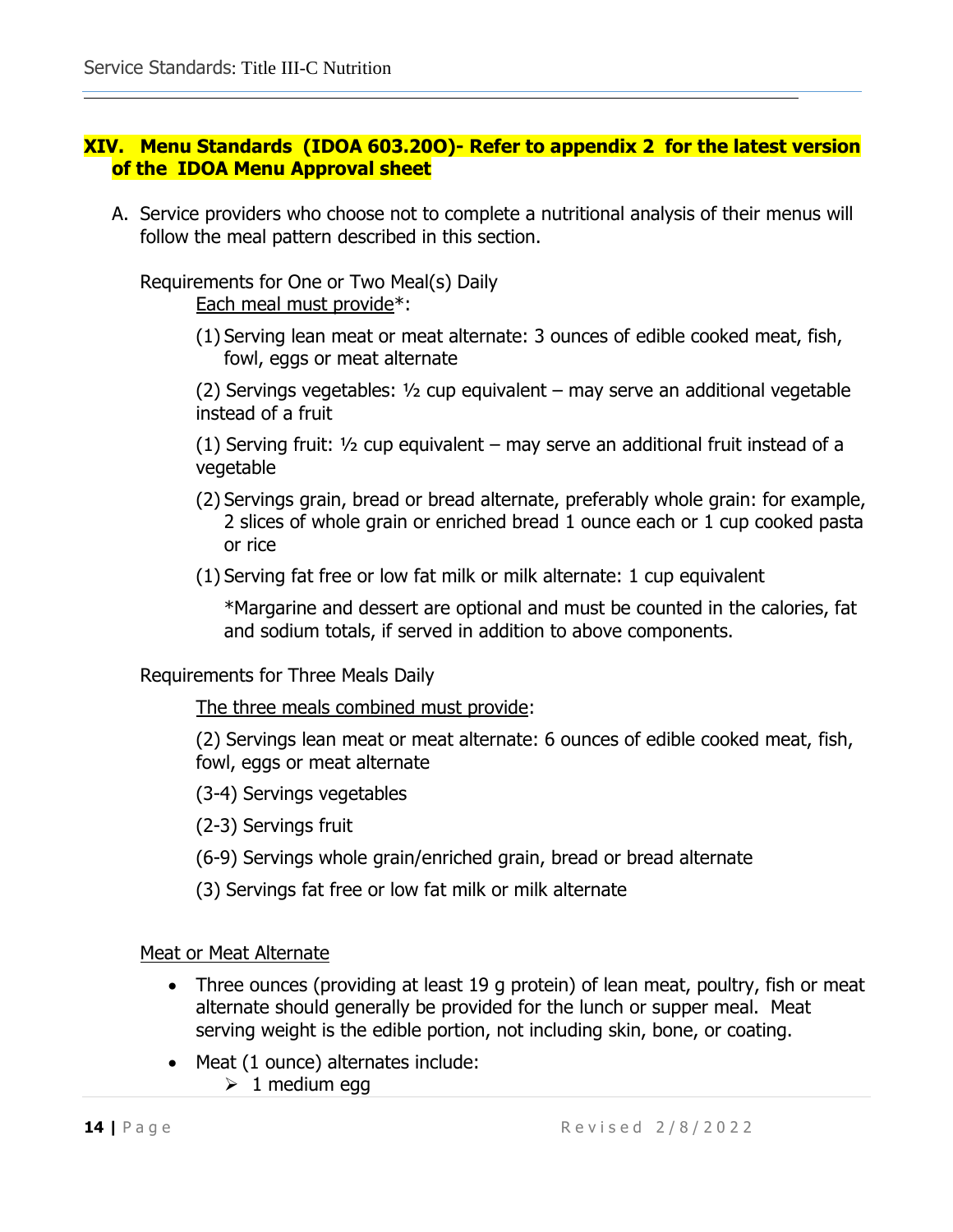- $\geq 1$ -ounce cheese (nutritionally equivalent measure of pasteurized process cheese, cheese food, cheese spread, or other cheese product)
- $\triangleright$  1/2 cup cooked dried beans, peas or lentils
- $\geq$  2 tablespoons peanut butter or 1/3 cup nuts
- $\geq$  1/4 cup cottage cheese
- $\geq 1/2$  cup tofu
- $\geq 1$  ounce of soy type burger
- A one ounce serving or equivalent portion of meat, poultry, fish, may be served in combination with other high protein foods.
- Protein/lean meat /meat alternate items containing textured vegetable protein and providing at least 19 g protein in a (3 oz) serving may be served.
- Except to meet cultural and religious preferences and for emergency meals, serving dried beans, peas or lentils, peanut butter or peanuts, and tofu for consecutive meals or on consecutive days should be avoided.
- Imitation cheese (which the Food and Drug Administration defines as one not meeting nutritional equivalency requirements for the natural, non-imitation product) cannot be served as meat alternates.
- To limit the sodium content of the meals, serve no more than once a week cured and processed meats (e.g., ham, smoked or Polish sausage, corned beef, wieners, luncheon meats, dried beef).
- To limit the amount of fat, especially saturated fat, and cholesterol in meals, regular ground meat should be served no more than twice weekly when one meal is provided, four times weekly if two meals are provided, and no more than 6 times a week if three meals are provided.

# Vegetables

- A serving of vegetable (including cooked dried beans, peas and lentils) is generally ½ cup cooked or raw vegetable; or ¾ cup 100% vegetable juice, or 1 cup raw leafy vegetable. For pre-packed 100% vegetable juices, a ½ cup juice pack may be counted as a serving if a ¾ cup pre-packed serving is not available.
- Fresh, frozen or unsalted canned vegetables are preferred instead of canned vegetables containing salt.
- Vegetables as a primary ingredient in soups, stews, casseroles or other combination dishes should total ½ cup per serving.
- At least one serving from each of the five vegetable subgroups must be included in a weekly menu. The five vegetable subgroups include dark green vegetables,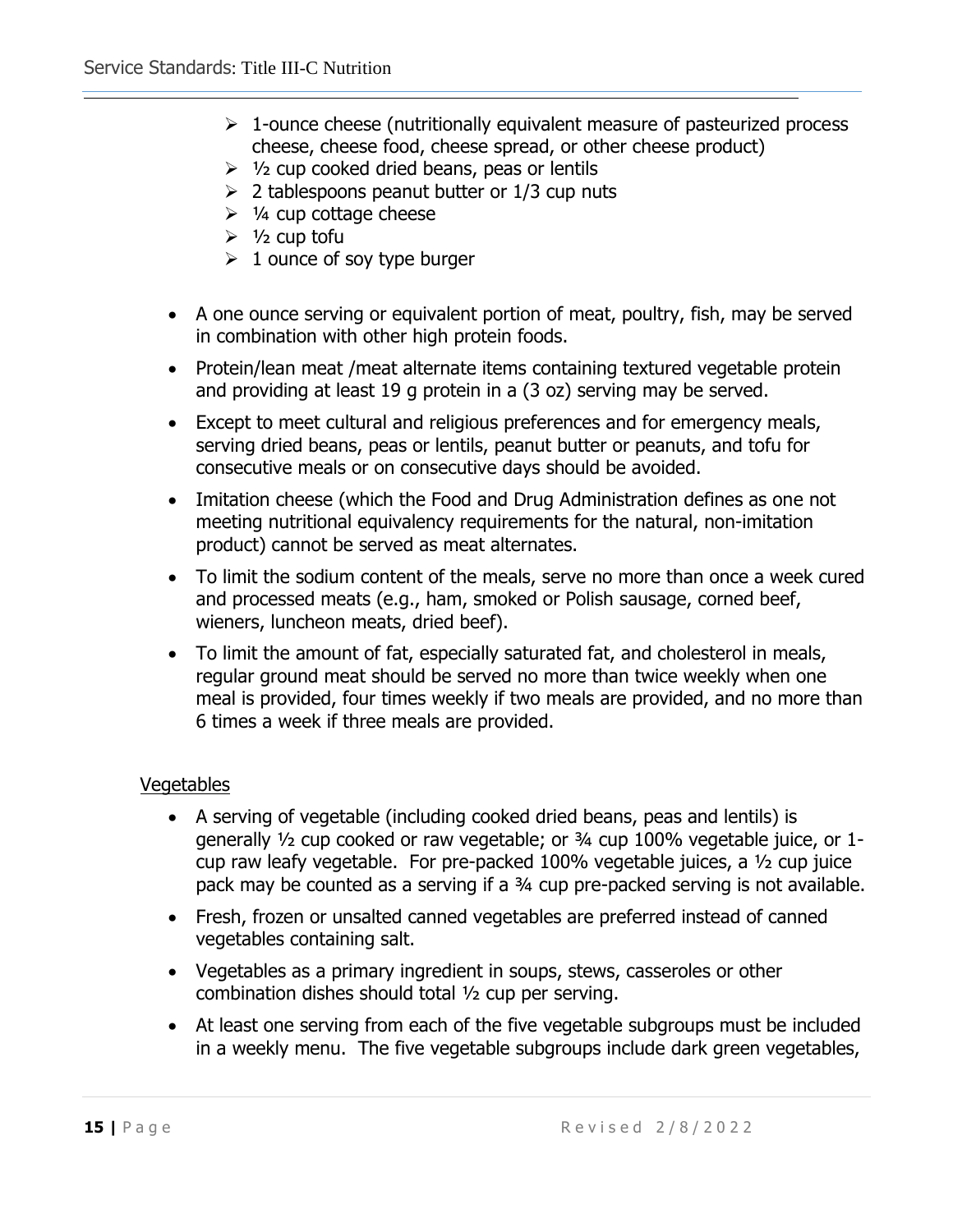orange vegetables, cooked dry beans and peas, starchy vegetables, and "other" vegetables.

• A serving of cooked legumes (dried beans, peas and lentils) must be included twice each week, if one meal is provided; 4 servings per week must be included, if two or three meals are provided.

Fruits

- A serving of a fruit is generally a medium apple, banana, orange, or pear;  $\frac{1}{2}$  cup chopped, cooked, or canned fruit; or ¾ cup 100% fruit juice. For pre-packed 100% fruit juices, a  $\frac{1}{2}$  cup juice pack may be counted as a serving if a  $\frac{3}{4}$  cup pre-packed serving is not available.
- Fresh, frozen, or canned fruit will preferably be packed in juice, without sugar or light syrup.

# Grain, Bread or Bread Alternate

- A serving of grain or bread is generally 1 slice (1 ounce), whole grain or enriched; ½ cup cooked whole grain or enriched pasta or grain product; or 1 ounce of ready-to-eat cereal. Priority should be given to serving whole grains. Grain, bread and bread alternates include:
	- $\geq 1$  small 2-ounce muffin, 2" diameter
	- $\geqslant$  2 mini muffins
	- $\geq$  2" cube cornbread
	- $\geq 1$  biscuit, 2" diameter
	- $\geq 1$  waffle, 4" diameter
	- $\geq 1$  slice French toast
	- $\geq 1/2$  slice French toast from "Texas toast"
	- $\geq 1/2$  English muffin
	- $\geq 1$  tortilla, 4-6" diameter
	- $\geq 1$  pancake, 4" diameter
	- $\geq 1/2$  bagel
	- $\geq 1$  small sandwich bun (<3" diameter)
	- $\geq$  1/2 cup cooked cereal
	- $\geq$  4-6 crackers (soda cracker size)
	- $\geq 1/2$  large sandwich bun
	- $\geq$  3/4 cup ready to eat cereal
	- $\geq$  2 graham cracker squares
	- $\geq 1/2$  cup bread dressing/stuffing
	- $\geq$  1/2 cup cooked pasta, noodles or rice
	- $\triangleright$  prepared pie crust, 1/8 of a 8" or 9" two-crust pie
	- $\geq 1/2$  cup cooked grain product in serving of fruit "crisp" or cobbler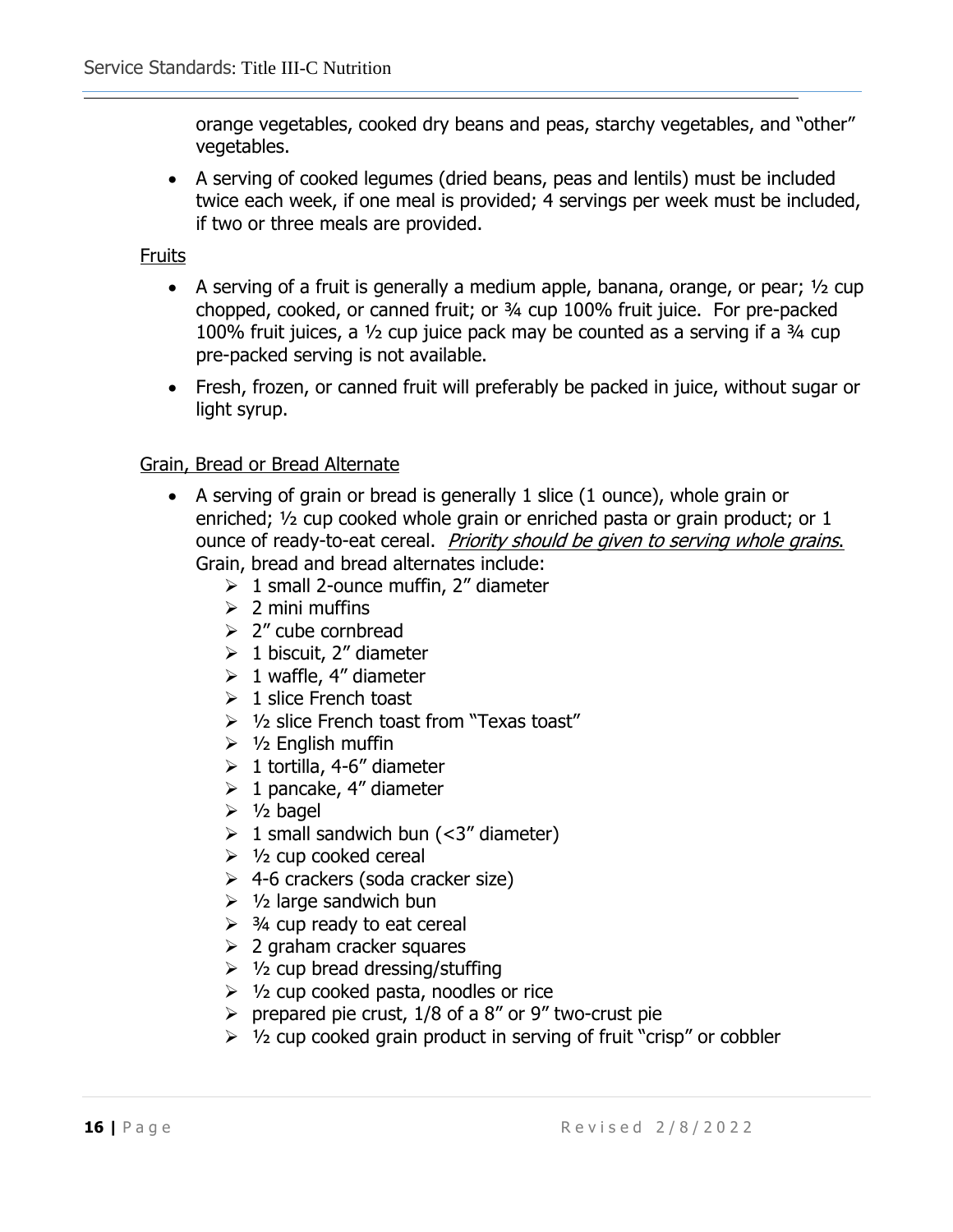- A variety of enriched and /or whole grain products, particularly those high in fiber, are recommended.
- Two servings of whole grain products must be served at least twice a week when one meal is provided; 4 servings whole grain products must be served per week when 2 meals are provided; 6 whole grain products must be served per week when 3 meals are provided.
- Grain/bread alternates do not include starchy vegetables such as potatoes, sweet potatoes, corn, yams, or plantains. These foods are included in the vegetable food group.

# Milk or Milk Alternates

One cup skim, low fat, whole, buttermilk, low-fat chocolate milk, or lactose-free milk fortified with Vitamins A and D should be used. Low fat or skim milk is recommended for the general population. Powdered dry milk (1/3 cup) or evaporated milk (½ cup) may be served as part of a home-delivered meal.

- Milk alternates for the equivalent of one cup of milk include:
	- $\geq 1$  cup fat free or low fat milk
	- $\geq 1$  cup yogurt, fat free or low fat
	- $\geq 1$  cup fortified soymilk
	- $\geq 1$  1/2 cups cottage cheese, low fat
	- $\geq 8$  ounces tofu (processed with calcium salt)
	- $\geq 1\frac{1}{2}$  ounces natural or 2 ounces processed cheese

# B. **Nutrient Values for Meal Planning and Evaluation (IDOA 603.20 O2)**

The table below presents the most current DRIs and other nutrient values to use when planning and evaluating meals. Values are provided for serving 1, or a combination of 2 or 3 meals for 1-day consumption for the average older adult population served by nutrition programs.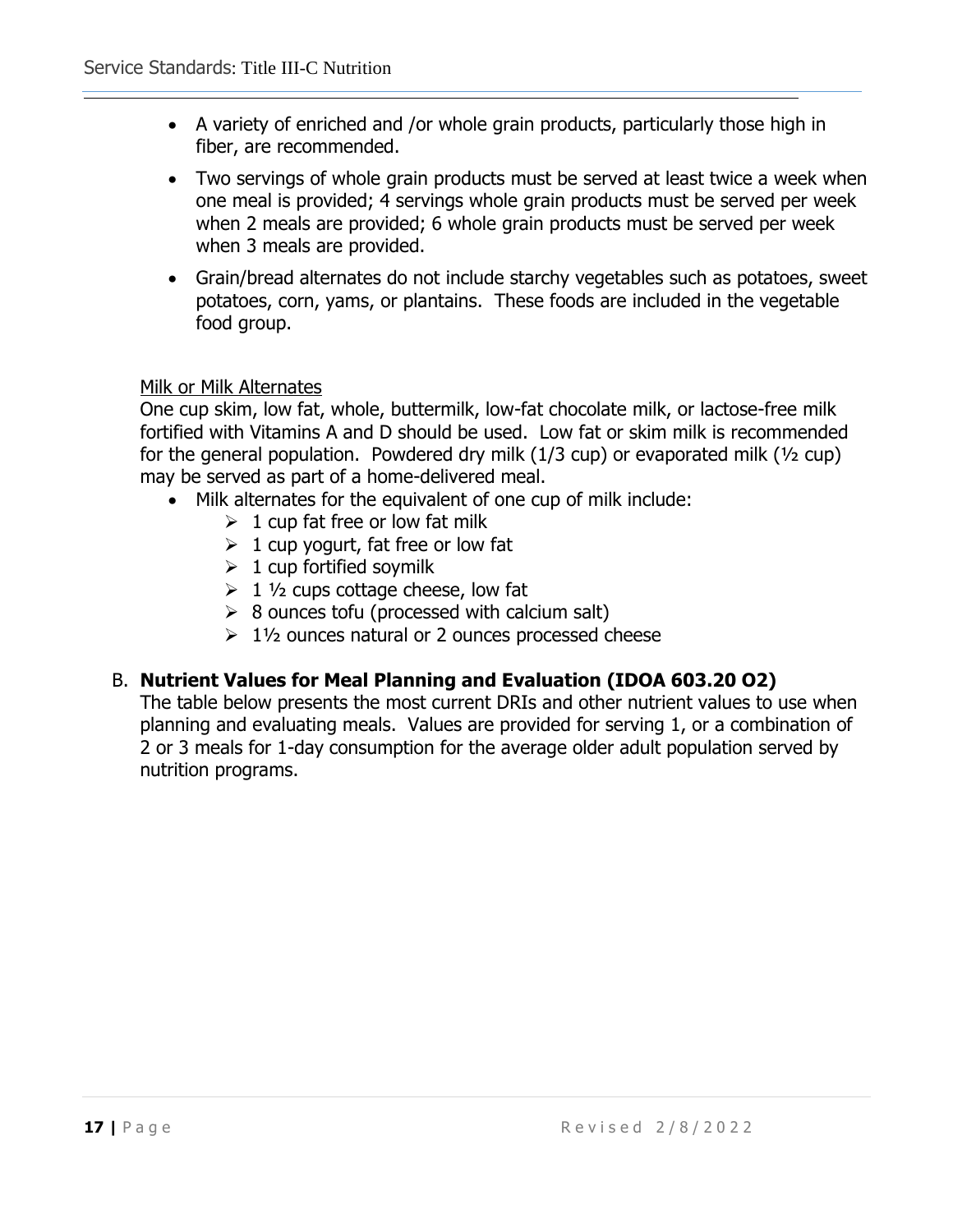Menus that are documented**\*\*** as meeting the nutritional requirements through menu analysis must have written documentation, which supports the following nutrients, are provided: update: 2/8/22

|                                                            | 1 Meal per Day                                                   |       | 2 Meals per Day                                         |              | 3 Meals per Day                                         |       |
|------------------------------------------------------------|------------------------------------------------------------------|-------|---------------------------------------------------------|--------------|---------------------------------------------------------|-------|
| <b>Nutrient</b>                                            | <b>Minimum</b>                                                   | Check | <b>Minimum</b>                                          | <b>Check</b> | <b>Minimum</b>                                          | Check |
| <b>Calories</b><br>(Kcal)                                  | No less than 600<br>per meal: 685<br>averaged over<br>one week   |       | No less than<br>1235<br>1370 averaged<br>over one week  |              | No less than<br>2000<br>2054 averaged<br>over one week  |       |
| <b>Protein</b>                                             | 19-21 grams                                                      |       | 38 grams                                                |              | 56 grams                                                |       |
| Carbohydrate                                               | 43 grams                                                         |       | 87 grams                                                |              | 130 grams                                               |       |
| Fat                                                        | <26 grams<br><30% calories<br>averaged over<br>one week          |       | <52 grams<br><30% calories<br>averaged over<br>one week |              | <78 grams<br><30% calories<br>averaged over<br>one week |       |
| Fiber                                                      | 10 grams<br>average over<br>one week                             |       | 19 grams<br>average over<br>one week                    |              | 28 grams<br>average over<br>one week                    |       |
| <b>Vitamin A</b><br>(RAE) <sup>+</sup>                     | 300 mcg                                                          |       | 600 mcg                                                 |              | 900 mcg                                                 |       |
| <b>Vitamin C</b>                                           | 30 mg                                                            |       | 60 mg                                                   |              | 90 mg                                                   |       |
| <b>Vitamin E</b><br>$(AT)^+$                               | 5 mg                                                             |       | 10 <sub>mg</sub>                                        |              | 15 <sub>mg</sub>                                        |       |
| <b>Vitamin B6</b>                                          | .6 <sub>mq</sub>                                                 |       | 1.2 <sub>ma</sub>                                       |              | 1.7 <sub>mq</sub>                                       |       |
| Folate (DFE) <sup>+</sup>                                  | $133 \text{ mcg}$                                                |       | 267 mcg                                                 |              | 400 mcg                                                 |       |
| <b>Vitamin B12</b>                                         | .8 <sub>mcg</sub>                                                |       | $1.61$ mcg                                              |              | $2.4 \text{ mca}$                                       |       |
| Calcium                                                    | 400 mg                                                           |       | 800 mg                                                  |              | 1200 mg                                                 |       |
| <b>Magnesium</b>                                           | 140 mg                                                           |       | 280 mg                                                  |              | 420 mg                                                  |       |
| <b>Zinc</b>                                                | 3.7 <sub>mg</sub>                                                |       | 7.3 <sub>mg</sub>                                       |              | 11 $mg$                                                 |       |
| <b>Potassium</b>                                           | 1133 mg                                                          |       | 2267 mg                                                 |              | 3400 mg                                                 |       |
| <b>Sodium</b><br>Note: 4800mg or<br>less per meal is ideal | 4800 mg-1000 mg<br>or less<br>(900 mg averaged over<br>one week) |       | 1600 mg or less<br>(1700 mg averaged over<br>one week)  |              | 2300 mg or less<br>(2400 mg averaged over<br>one week)  |       |

**IDoA Menu Approval Sheet** for use with Nutritional Analysis for Senior Nutrition Programs

\* RAE = Retinol Activity Equivalent; AT = Alpha-tocopherol; DFE = Dietary Folate Equivalent

I certify that, to the best of my knowledge, each meal in the attached menus provides one-third of<br>the current Dietary Reference Intakes of the National Academies of Sciences, Engineering, and Medicine and conforms to the most recent Dietary Guidelines for Americans.

Signature:

Date:

This Menu Approval Sheet should not be altered in any way and is intended for all nutrition programs.

**Revised October 2021** 

**\*\***A Menu Approval Sheet, see Appendix 2, is provided to Nutrition Services providers for the licensed dietitian nutritionist (as defined in section VII.C.3 of these standards) to use in documenting that nutritional requirements are met by the menu through meeting the meal pattern requirements or through carrying out a nutritional analysis of menus.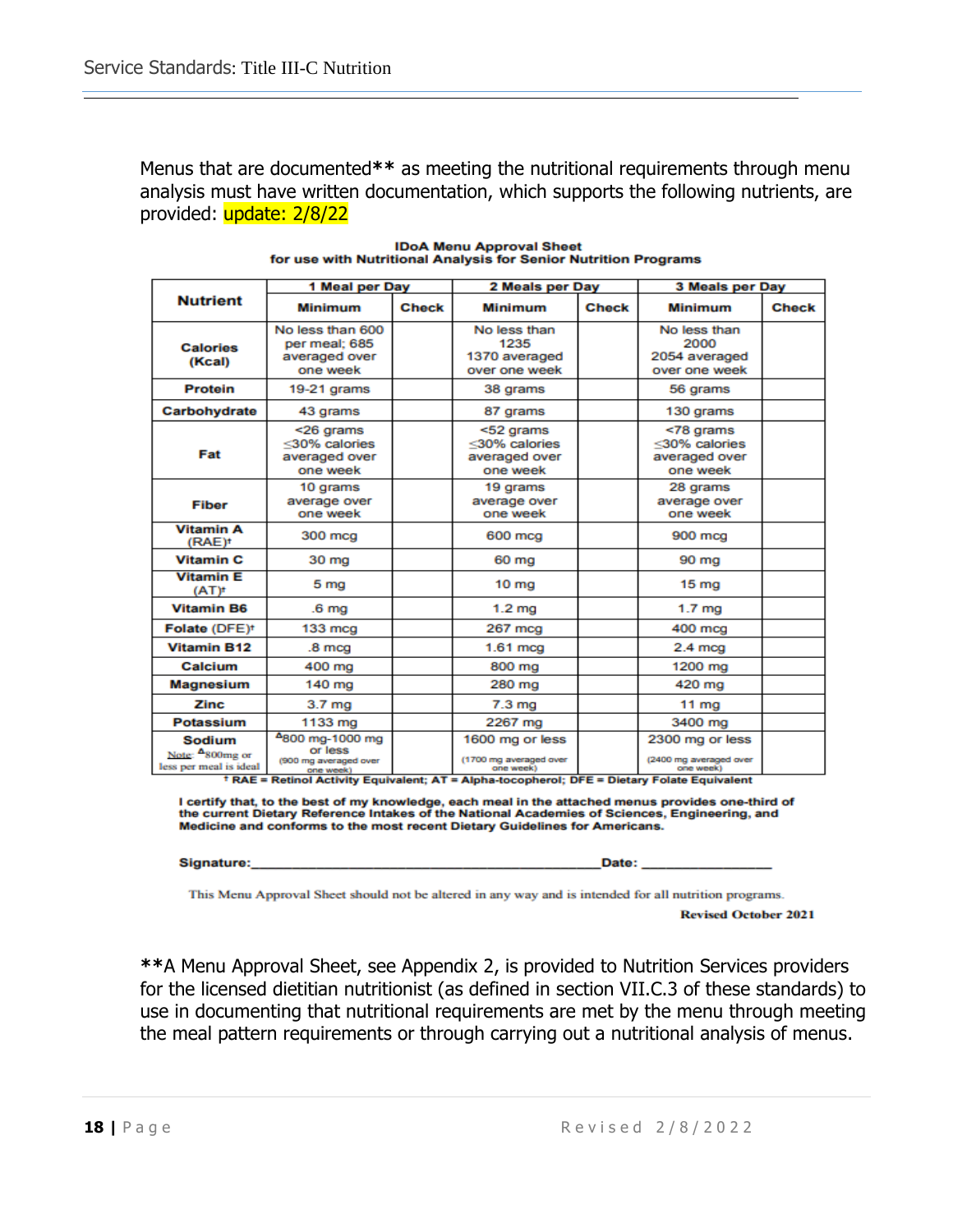# C. Specific Nutrient Sources

# 1. Vitamin A\*\*\*

Each day each meal must provide at least 300 mg vitamin A through foods served.

- To ensure this amount of vitamin A is provided when the meal pattern is followed, vitamin A rich foods must be served 2 to 3 times per week for one meal per day.
- When serving 2 meals per day, vitamin A rich foods must be served 4 to 6 times per week.
- One rich source or two fair source servings may be used to meet the requirements.
- Some examples of *rich* sources of vitamin A include:

| <b>Apricots</b>                           | Kale  | Carrots               |
|-------------------------------------------|-------|-----------------------|
| Cantaloupe                                | Mango | <b>Sweet Potatoes</b> |
| <b>Collard Greens</b>                     |       |                       |
| Turnip Green and other dark greens        |       |                       |
| Winter Squash (Hubbard, Acorn, Butternut) |       |                       |

• Some examples of *fair* sources of vitamin A include:

| <b>Apricot Nectar</b> | <b>Broccoli</b> |
|-----------------------|-----------------|
| <b>Tomato Sauce</b>   | Pumpkin         |
| Vegetable Juice       |                 |

# 2. Vitamin C\*\*\*

Each day each meal must provide at least 30 mg vitamin C through foods served.

- To ensure this amount of vitamin C is provided when the meal pattern is followed, vitamin C may be provided as one serving of a rich source, 2 half servings of rich sources or 2 servings of fair sources.
- When serving one meal per day, 1 rich or 2 fair sources must be served.
- When serving 2 meals per day, 2 rich or 4 fair sources must be served.
- When serving 3 meals per day, 3 rich or 6 fair sources must be served.
- Fortified, full-strength juices, defined as fruit juices that are 100% natural juice with vitamin C added, are vitamin C-rich foods.
- Partial-strength or simulated fruit juices or drinks, even when fortified, may not count as fulfilling this requirement, except cranberry juice.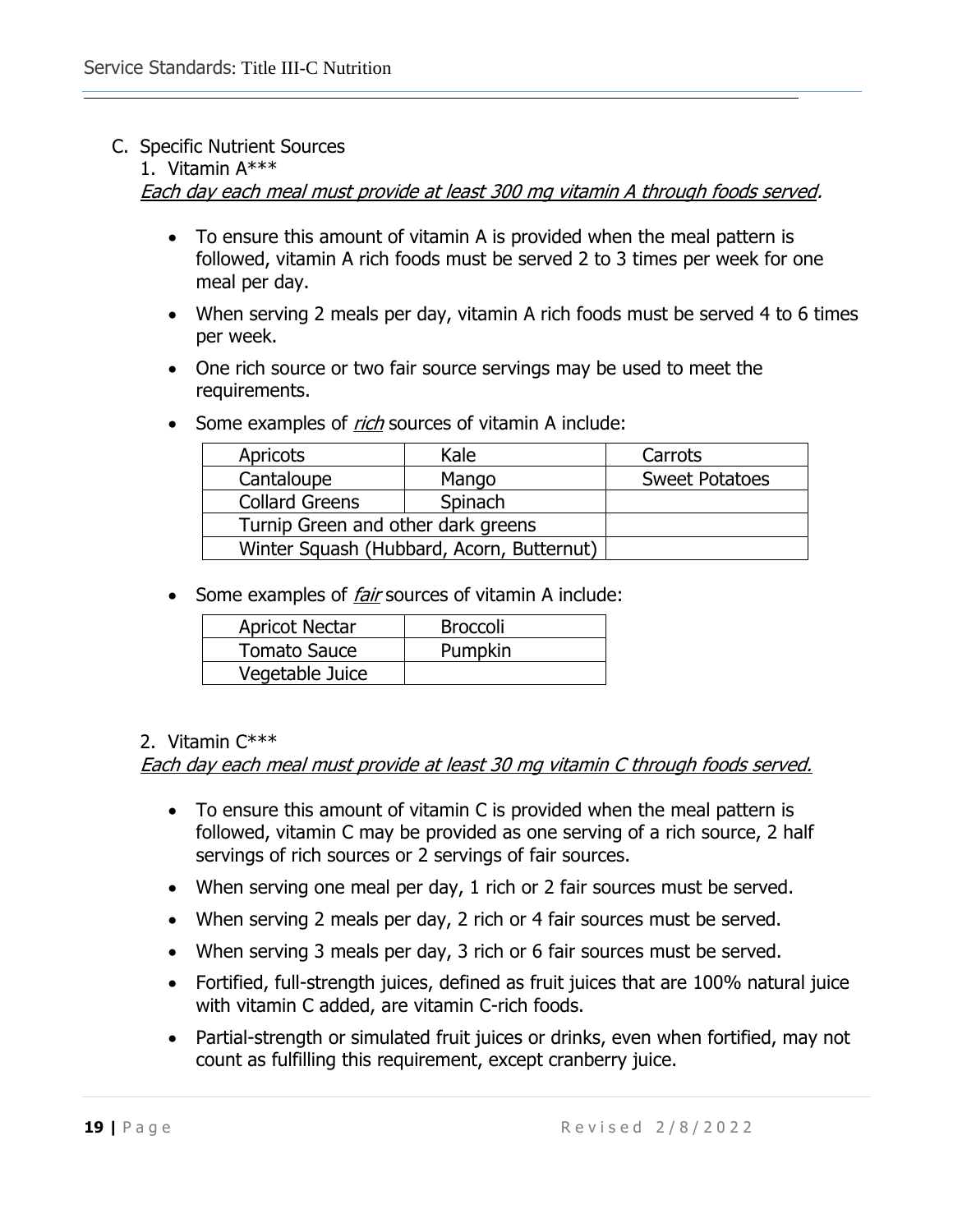| <b>Broccoli</b>         | <b>Brussel Sprout</b> | Cantaloupe          |  |
|-------------------------|-----------------------|---------------------|--|
| Cauliflower             | Fruit juices,         | Grapefruit          |  |
|                         | fortified             |                     |  |
| Grapefruit juice        | <b>Green Pepper</b>   | Honeydew            |  |
| Kale                    | Kiwi                  | Mango               |  |
| <b>Mandarin Oranges</b> | Oranges/Orange        | <b>Strawberries</b> |  |
|                         | Juice                 |                     |  |
| Sweet potatoes          | Yams                  | Sweet Red Pepper    |  |
| <b>Tangerines</b>       |                       |                     |  |

• Some examples of *rich* sources of vitamin C include:

• Some examples of *fair* sources of vitamin C include:

| Asparagus             | Cabbage                      | <b>Collard Greens</b> |
|-----------------------|------------------------------|-----------------------|
| <b>Mustard Greens</b> | Pineapple                    | <b>Potatoes</b>       |
| Spinach               | Tomato/Tomato<br>Juice/Sauce | <b>Turnip Greens</b>  |
| Watermelon            |                              |                       |

\*\*\*These are a few examples of vitamins A and C sources. By ensuring that a minimum of 300 mcg vitamin A and 30 mg vitamin C are included through vegetables and fruits in meals on a daily basis, providers will meet these vitamin requirements.

# **XV. Food Preparation Recommendations (IDOA 603.20 P)**

- A. When cooking, use salt sparingly or eliminate entirely by using spices, herbs or other seasoning. To flavor foods, use salt-free seasoning, lemon juice, lime juice or vinegar.
- B. Minimize the use of fat in food preparation. Fats should be primarily vegetable sources and in a liquid or soft (spreadable) form that is low in hydrogenated fat, saturated fat, and cholesterol. Limit fat to no more than 20-35 percent of the calories average for the week.
- C. Each meal should contain at least 10 grams of dietary fiber. Use whole grains, meat alternatives, and fruits and vegetables to increase the fiber content of the menus. A listing of fiber content of grains, vegetables and fruits is available to service providers. By consulting this listing and ensuring that a minimum of 10 g fiber is included through foods served on a daily basis, providers will meet the fiber requirements.
- D. Reflect seasonal availability of food;
- E. Plan so that food items within the meat and meat alternatives, vegetable, fruit and grain/bread groups are varied within the week and menu cycle;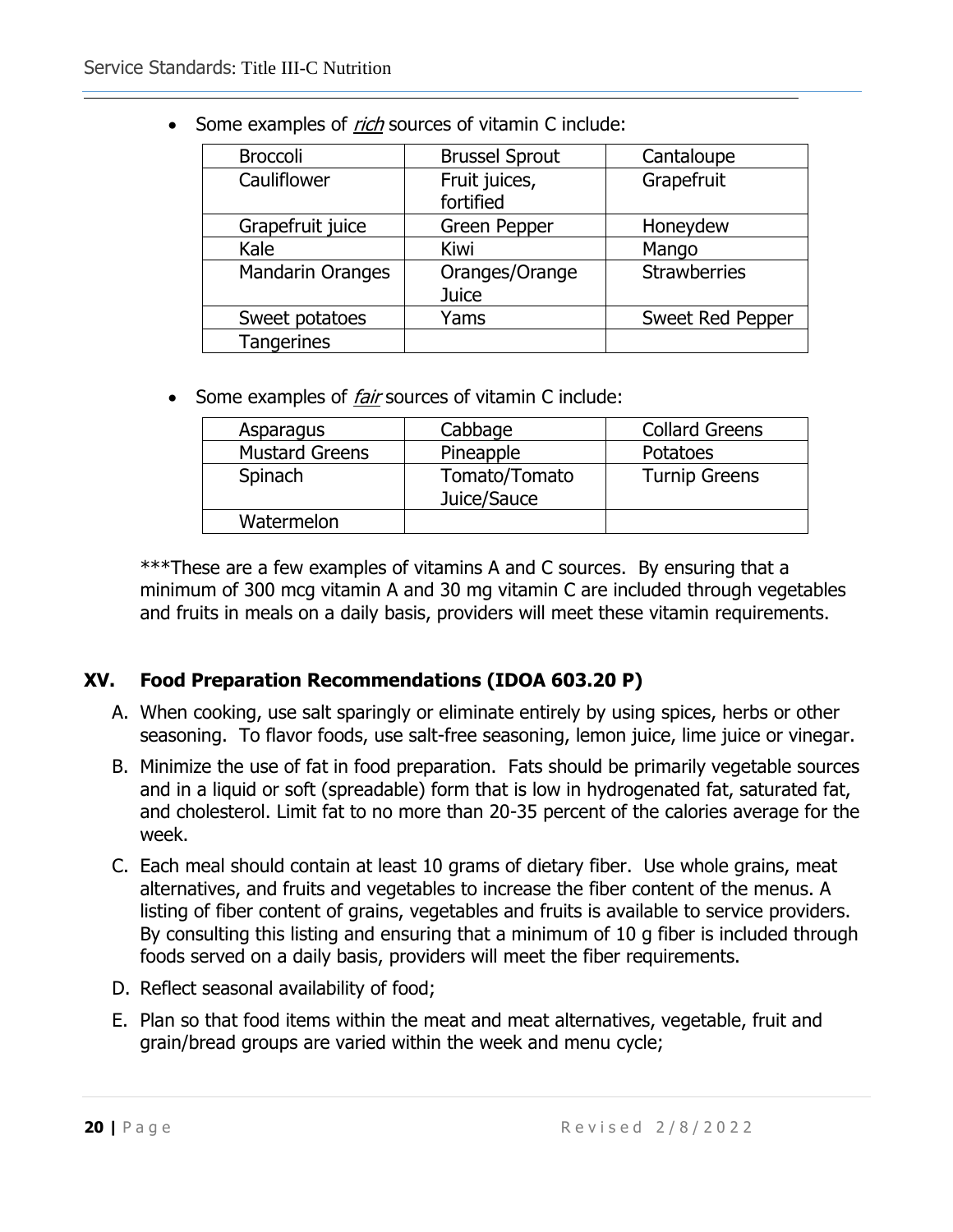- F. Include a variety of foods and preparation methods with consideration for color, combinations, texture, size, shape, taste and appearance;
- G. Do not provide vitamin and/or mineral supplements, except as specified in Section XVI below;
- H. Use low-sodium meats, flavorings, and seasonings;
- I. Use low-fat salad dressing, spreads, cheese and gravies (made without drippings and fats);
- J. Bake, broil, steam or stew foods in place of frying food in fat;
- K. Provide drinking water to encourage fluid intake. Dehydration is a common problem in older adults. Other beverages such as soft drinks, flavored (preferably sugar-free) drinks, coffee, tea and decaffeinated beverages may be used, but cannot be counted as fulfilling any part of the meal requirements. Nonnutritive beverages do not help meet nutrition requirements but can help with hydration.
- L. Desserts may be provided as an option to satisfy the caloric requirements or for additional nutrients. Desserts such as fruit, whole grains, low fat or low sugar products are encouraged. Fresh, frozen, or canned fruits packed in their own juice are encouraged often as a dessert item, in addition to the serving of fruit provided as part of the meal. However, if a dessert contains as least ½ cup of fruit it may be counted as a serving of fruit. A dessert containing at least ½ cup enriched/whole grain product may be counted as a serving of grain. For example, a serving of two-crust (approx. 1/8 of 8" or 9" pie) fruit pie that contains at least ½ cup fruit is counted as one serving fruit and one serving grain.
- M. Ethnic or religious menus must approximate as closely as possible (given religious requirements or ethnic background) the regular meal pattern and nutrient content of meals as previously stated.
- N. Meals served in accordance with the meal standards are appropriate for persons with chronic disease, such as diabetes, heart disease and hypertension.
- O. Condiments and seasonings shall be provided as appropriate. (AgeGuide)

# **XVI. Nutrition Supplements (IDOA 603.20Q)**

Nutrition supplements, including liquid or bars, may be made available to participants based on documented, assessed need as determined by a licensed dietitian, nutritionist or a physician. Such products cannot replace conventional meals unless a physical disability warrants their sole use. Nutrition supplements are not reimbursable under the Older Americans Act or by AoA.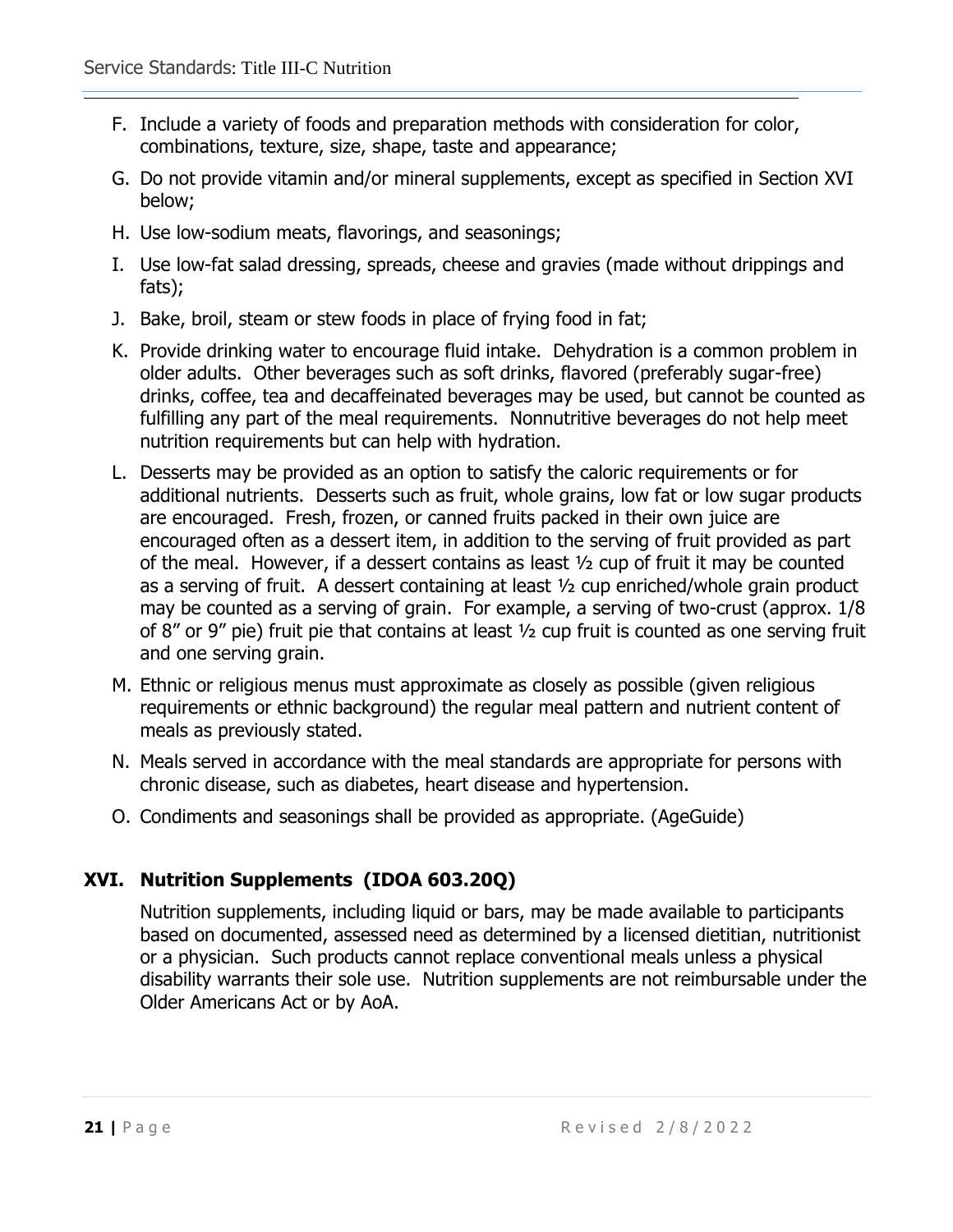# **XVII. Offer Versus Serve (IDOA 603.20R)**

- A. Each nutrition provider shall assure that congregate meal participants are offered all the food items needed to meet the menu requirements.
- B. Consistent refusal of menu items should be investigated to determine why a participant is declining menu items.
- C. Assistance should be provided to assure that adequate nutrition intake is maintained by the participant (for example, providing smaller serving portions, substitutions when feasible or serving the participant first).
- D. AoA reimbursement is not affected when a participant declines menu items.

# **XVIII. Foods Taken from Nutrition Sites (IDOA 603.20S)**

- A. Unserved leftover foods shall not be taken from kitchens or sites by employees, volunteers, or participants.
- B. Safety of the food after it has been served to a participant and when it has been removed from the congregate site is the responsibility of the recipient and may be consumed as that participant deems appropriate. Providers shall post signs that warn participant of the health hazards associated with removal of food from congregate nutrition site.

# **XIX. Foodborne Illness**

- A. Response to Food-borne Illness Complaints (AgeGuide)
	- 1. The nutrition program director must assure that site managers/center coordinators are trained and aware of actions to be taken if a food borne illness incident or outbreak is suspected.
	- 2. The following action steps must be taken in the event of a suspected foodborne illness incident. These steps must be included in the provider Operations Policy and Procedure Manual as part of the procedure for responding to a foodborne illness incident.
		- a. Upon complaint or awareness of possible food borne illness of person(s) having eaten at a site, first get medical assistance for the person(s) if any symptoms are apparent (i.e. nausea, vomiting, severe diarrhea, stomach cramps, dizziness).
		- b. Obtain the following information and write-up a full report of the incident including:
			- $i$  names of persons who are ill
			- $ii$  time of onset of symptoms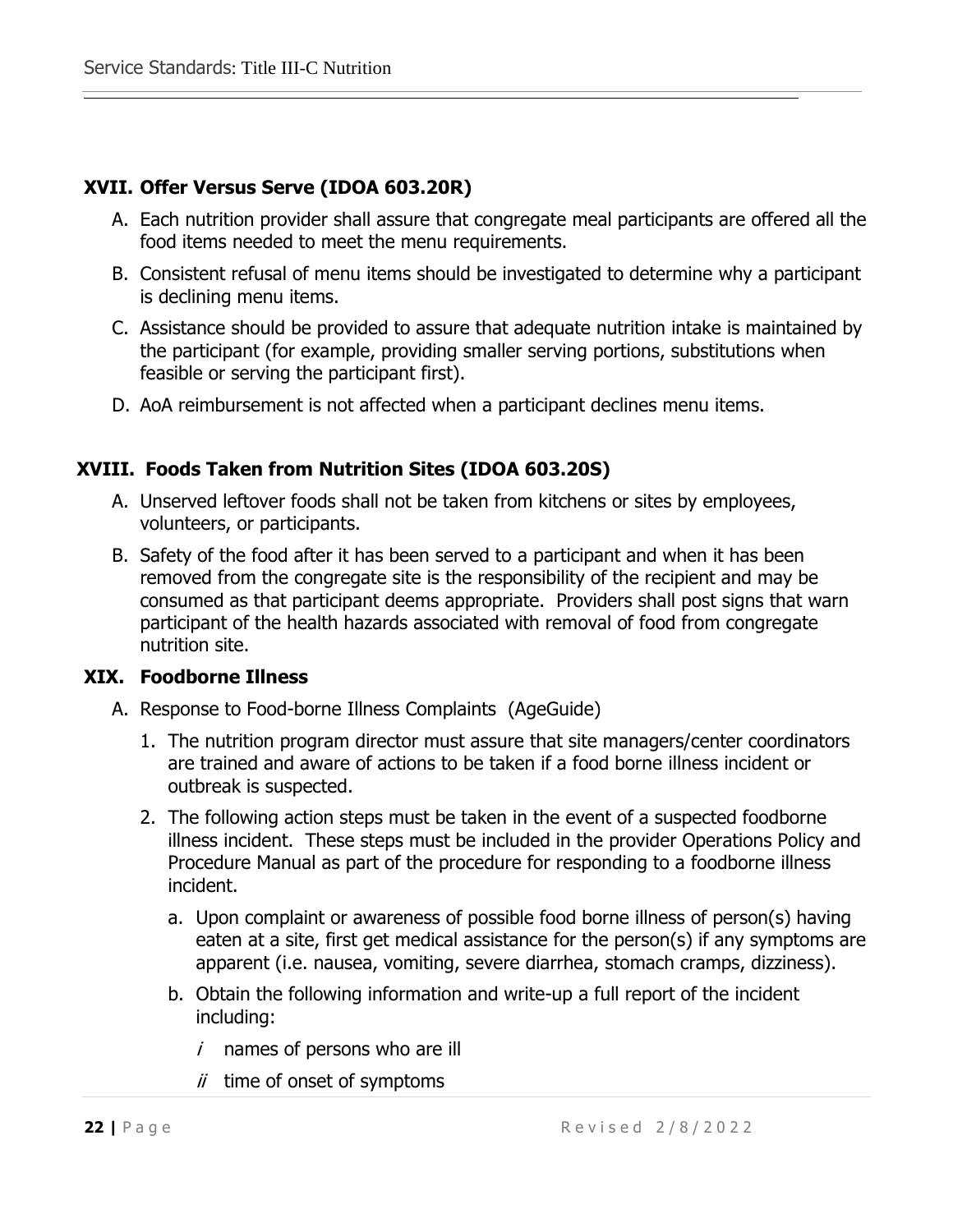- iii serving time and Title IIIC food items served within the past two days
- $iv$  names of all persons handling food at the site, including food deliver(s).
- $\nu$  Collect, as possible, small samples of IIIC food served at suspected meal(s) and refrigerate in containers – to be used for investigation by health department if requested. If the meal was catered, the nutrition program director must work closely with the health department and caterer to obtain necessary information and food samples.
- $vi$  Instruct all staff to discourage rumors and conversation about the possible outbreak until the case has been confirmed by the health department.
- c. Notify the local health department immediately to initiate an investigation (IDOA 603.20T). Service provider policies and procedures should specify who is to contact the health department (AgeGuide), and
- d. Notify the Area Agency on Aging within 24 hours of the investigative procedures in progress (IDOA 603.20T) and provide periodic updates thereafter (AgeGuide).
- 3. The Area Agency on Aging shall notify the Department within three working days of reported food borne illness. Thereafter, periodic updates shall be provided regarding the progress and findings of the investigation (IDOA 603.20T).

# **XX. Food Service Requirements (IDOA 603.20U)**

Nutrition service providers must comply with applicable provisions of state or local laws regarding the safe and sanitary handling of food, equipment, and supplies used in the storage, preparation, service, and delivery of meals to an older individual.

- A. Training
	- 1. Training in fire and safety regulations must be provided during the orientation of staff new to the program and, at a minimum, once a year thereafter. The training will include but not be limited to: rules for safe work, and fire and safety regulations. Where feasible or possible, state or local officials should be involved in the development of training materials and programs. In situations where regulations do not exist, or their applicability is questioned, the provider shall contact the appropriate State agency that establishes fire, or safety standards (e.g., State Fire Marshall, etc.).
	- 2. Certified Food Protection Manager Certification:

Effective January 1, 2018, the Illinois Department of Public Health will no longer issue Food Service Sanitation Manager Certifications (FSSMC). Additionally, the Illinois Department of Public Health will no longer post course listings, or certify instructors/proctors.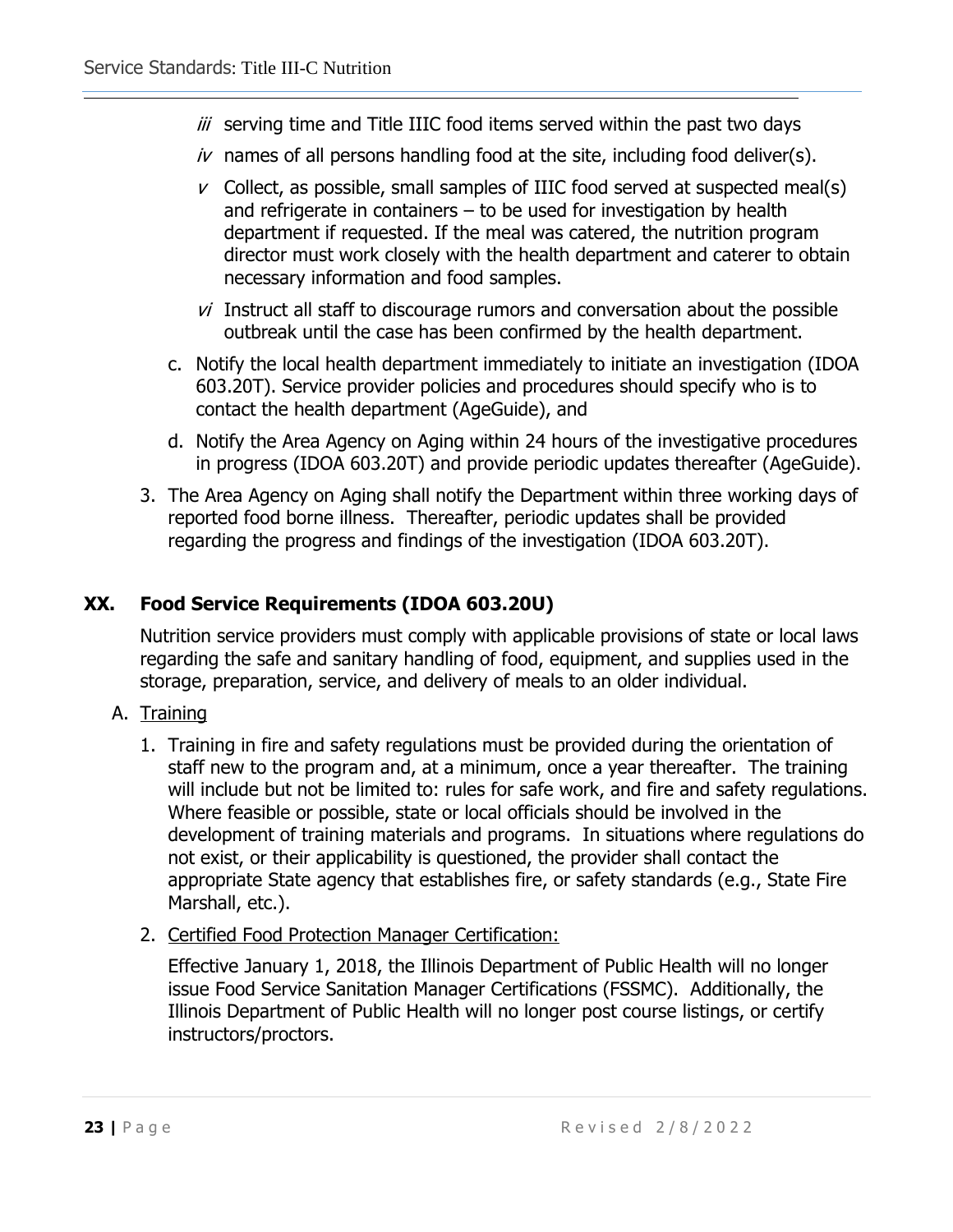The Certified Food Protection Manager certification will replace the Illinois Food Service Sanitation Manager Certification. Beginning January 1, 2018, an ANSI accredited Certified Food Protection Manager (CFPM) certification obtained through a course and passing the exam are still required, but required nutrition staff will not need to apply for the additional Illinois FSSMC certificate. The City of Chicago will still maintain their certification.

The Illinois Department of Public Health and the Illinois Department on Aging require that meal site supervisors receive the above CFPM certification.

Congregate meal sites are classified as "Category I Facilities" due to the type of population served by the congregate meal site (e.g., immune-compromised individuals such as the elderly comprise the majority of the consuming population).

Based on guidance from the Illinois Department of Public Health, the only exception for a meal site supervisor to not be required to have successfully completed the above certification training is when food is prepared in a different location within the facility and served in that same facility. An example would be a congregate meal site located in a long term care facility. Under these circumstances, the site supervisor would be supervised by a certified food service sanitation manager in the preparation area of the facility. Note: Local public health departments do not have the authority to waive this requirement.

3. Food Handlers: Due to the requirements of the Food Handling Regulation Enforcement Act (410 ILCS 625), all food handlers employed by the nutrition provider (where the nutrition site is not located in a restaurant), other than someone holding a Certified Food Protection Manager Certificate, must receive or obtain training in basic food handling principles by July 1, 2016. Note; Restaurants were required to be in compliance with the Food Handling Regulation Enforcement Act by July 1, 2014.

Note: In a memorandum dated: August 14, 2014, the Illinois Department of Public Health informed local health departments that Title III nutrition programs should be classified by them as "non-restaurants" as defined in the Food Handling Regulation Enforcement Act. This classification does not apply if the nutrition site is located in a restaurant. A copy of this letter has been shared with the Area Agencies on Aging. Nutrition programs should have a copy of this letter at each nutrition site.

After July 1, 2016, new employees shall receive training within 30 days after employment. Note: This section does not change any of the requirements outlined in Section XXA2 above (Certified Food Protection Manager Certification).

Definition of Food Handler: "Food handler" means an individual working with unpackaged food, food equipment or utensils, or food-contact surfaces. Food handler does not include unpaid volunteers in a food establishment, whether permanent or temporary.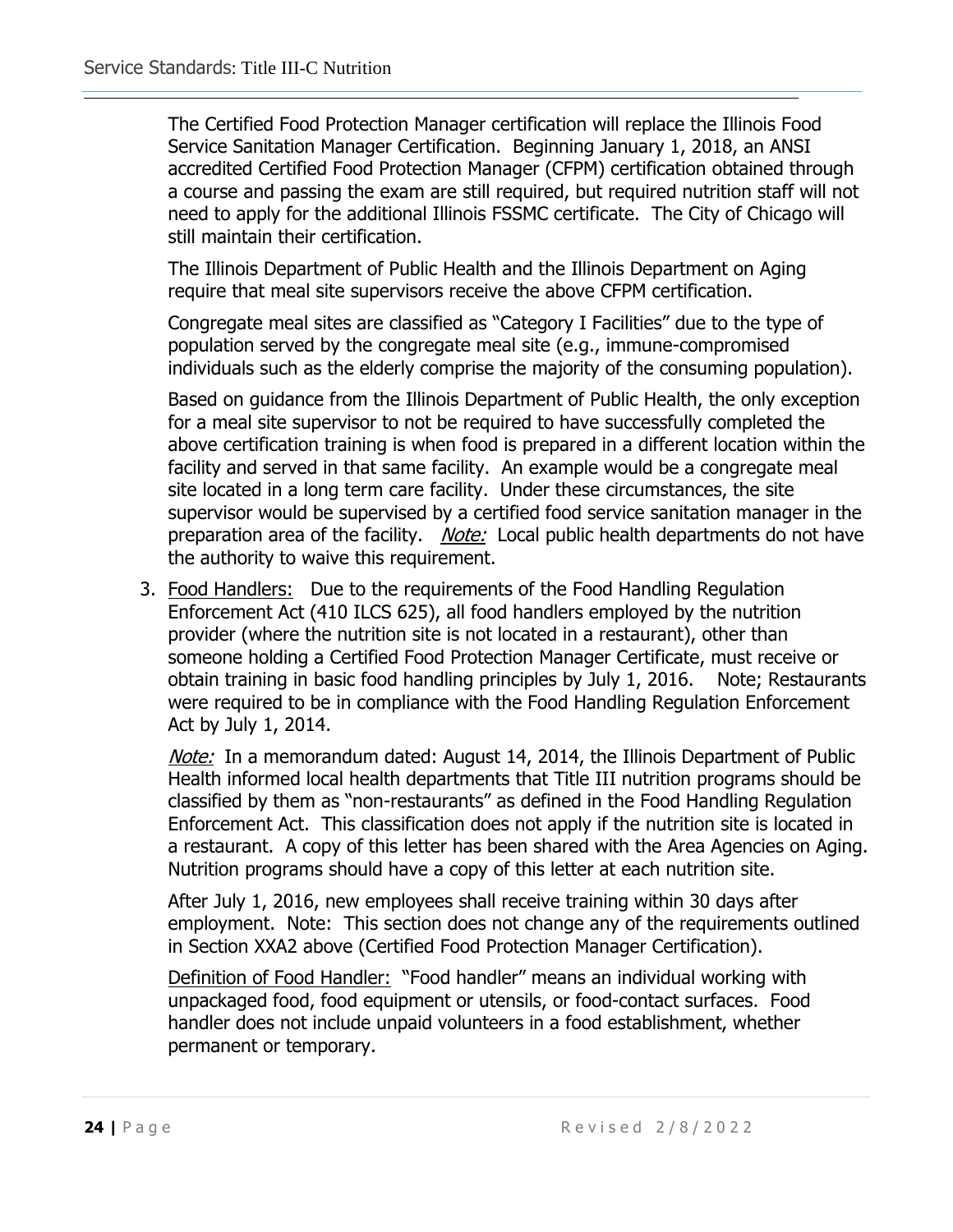Paid delivery drivers are required to receive the food handler training since many of them assist with packaging home delivered meals and are responsible for temperature control and cross-contamination.

Proof that a food handler has been trained shall be available upon reasonable request by the Illinois Department of Public Health or a local health department inspector and may be in electronic format. The documentation that food handlers have received the required food handler training should be contained in their personnel files and available at the nutrition site where they are employed.

Food handler training for those working in non-restaurant facilities such as, nursing homes, licensed day care homes and facilities, hospitals, schools, and long-term care facilities, is good for three years. Those working in non-restaurants, not listed above, are required to take another food handler training unless they transfer to work for another employer. Food handler training for those working in nonrestaurants is not transferable between employers.

Volunteers: Nutrition program and site volunteers performing food handling duties are not requires by the Illinois Department of Public Health to receive the required training as outlined in the Food Handling Regulation Enforcement Act; however, the Illinois Department of Aging strongly encourages that nutrition programs require their ongoing volunteers to obtain such training. If such volunteers do not obtain the training based on the Food Handling Regulation Enforcement Act, the nutrition program must provide basic training to volunteers that will include but not be limited to: safe food handling, food borne illnesses, hygienic practices of personnel, equipment sanitation, dishwashing procedures, and facility sanitation.

Compliance with Illinois Department of Public Health Requirements: The food handling training must comply with the requirements of the Illinois Department of Public Health's administrative rules.

Training may be conducted on-line, computer, classroom, live trainers, remote trainers and certified food service sanitation managers. Please review materials on the Illinois Department of Public Health web site for approved food handler training programs that are available on the web.

"Food Safety on the Go"-- The Illinois Department of Public Health has approved a "Food Safety on the Go" as a food handler training program for the Title III nutrition service providers. This food handler training program was developed by the University of Maryland's Department of Nutrition and Food Science, in collaboration with the Meals on Wheels Association of America. This training program is available at the following website:

**https://nfsc.umd.edu/extension/food-safety-go**

Course Books, PowerPoint presentations, pre-test, post-tests, trainer guides and module recordings are available at the above web site.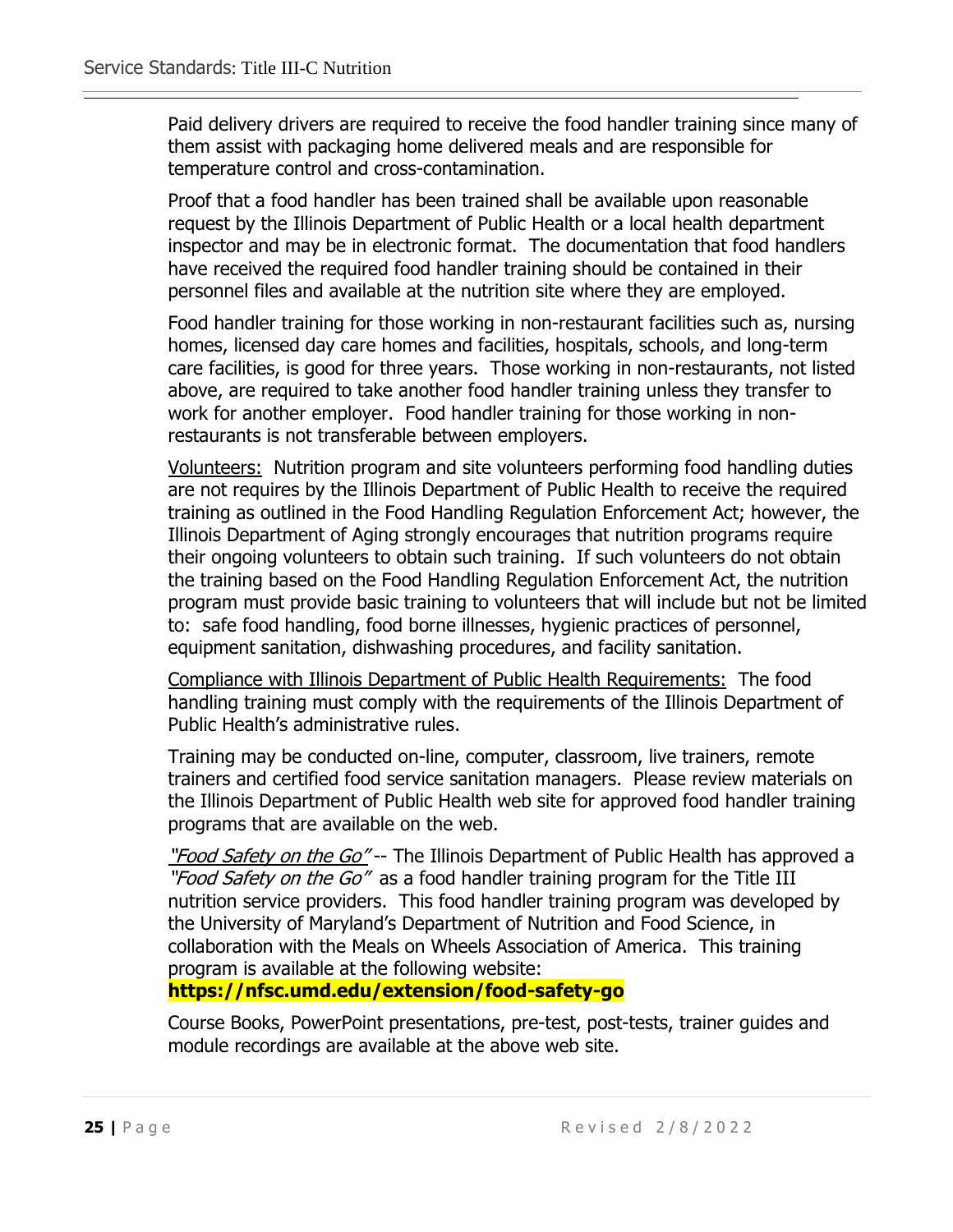Module 1 (Food Safety Basics), Module 4 (Food Service Workers) and Module 5 (Drivers) are the required sections that must be completed by food handlers working for Title III nutrition programs. All three sections must be completed by food handler employees of the nutrition program.

Training may be conducted on-line with a computer or in a classroom or in a classroom setting with certified food service sanitation managers. Title III nutrition program food handlers must take the pre-test and post-test exams, which can be used to document that the food handler has taken the required training. Proof that a food handler has been trained shall be available upon reasonable request by the Illinois Department of Public Health or a local health department inspector.

If a nutrition program elects to use another food handler training program, it must be approved by the Illinois Department of Public Health. If the nutrition program does not use the "*Food Safety on the Go"* training program or a training program that is listed on the Illinois Department of Public Health web site, it must submit a food handler training program to the Illinois Department of Public Health for its review and approval. Application and registration forms are available on the Illinois Department of Public Health web site.

- 4. AgeGuide Specific Food Handler Training Guidance
	- **a.** All paid staff. All Site Managers must be Certified Food Protection Manager trained. All other paid staff must be Food Service Sanitation Manager trained or Food Handler trained.
	- **b.** More than once per month Congregate and Home Delivered Meal volunteers. All new volunteers, who volunteer for congregate or home-delivered nutrition programs more than once per month, must attend group Food Handler training. Existing volunteers (before July 1, 2016) must be offered and encouraged to attend group Food Handler training. Existing volunteers (before July 1, 2016) may be provided Handout materials\* if they cannot/will not attend group training and are to return completed brochure quiz.
	- **c.** Once per month or less Congregate and Home Delivered Meal volunteers. All congregate and home-delivered meal volunteers who volunteer for these programs once per month or less frequently should be offered and encouraged to attend group Food Handler training; however, these individuals may be provided with handout materials and are to return brochure quiz. \*Handout materials will consists of the course books for *Food Safety on the Go* modules 1,4,5 and a trifold brochure provided by AgeGuide with the key points from these modules and a quiz.
- 5. All staff and volunteers working in the food preparation and food serving area shall be under the supervision of a person who will ensure the application of hygienic techniques and practices in food handling, preparation, service and delivery.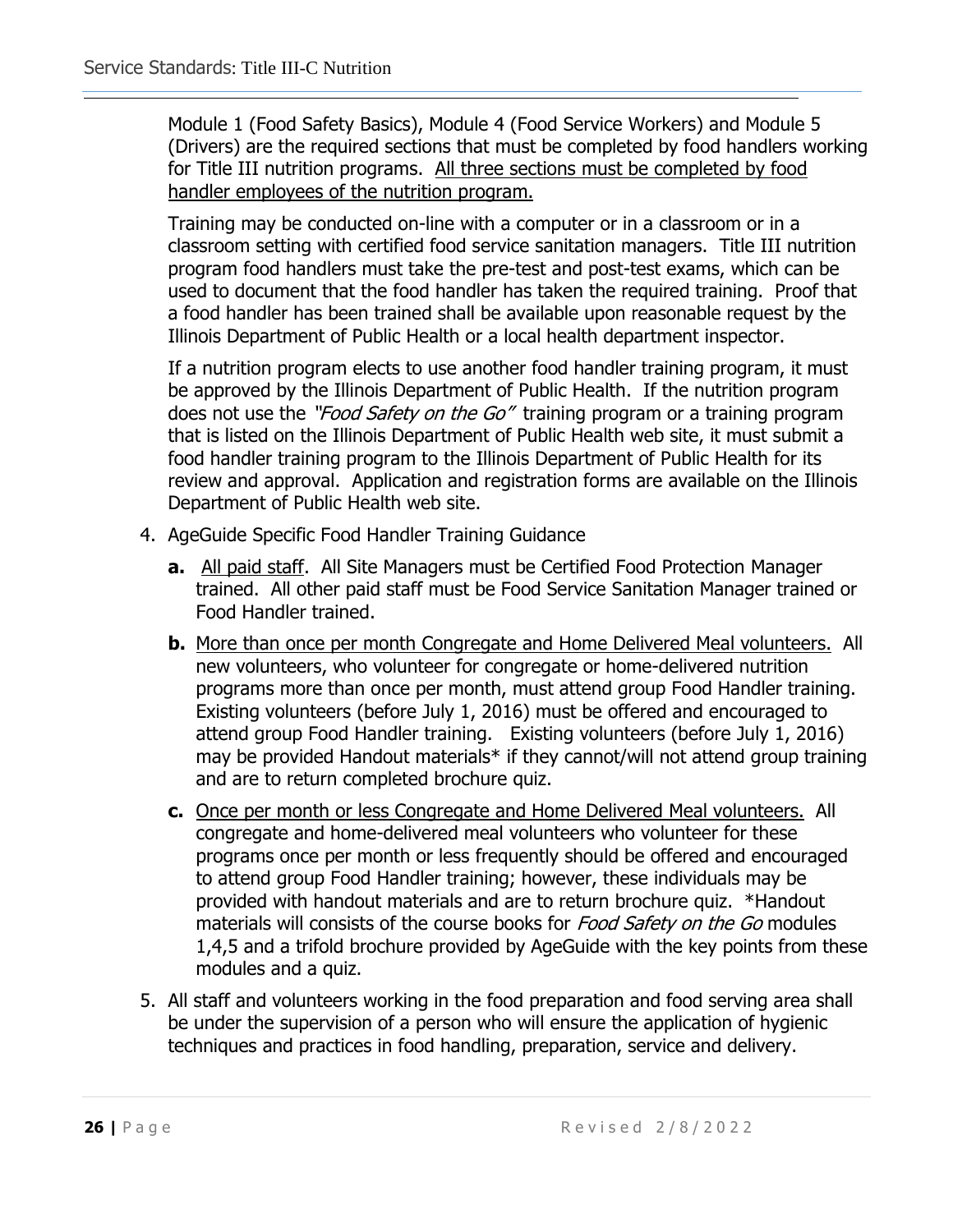# B. Food Temperatures

- 1. Food temperatures at the time of service and at the time of delivery must be no less than 140°F for hot foods and no more than 41°F for cold foods.
- 2. For congregate meals, the temperature of the food should be checked and documented daily at the time of service and in the case of catered food, at the time of food arrival and at the time of service.
- 3. For home delivered meals:
	- a. the temperature of the food should be checked and documented daily both at the end of production and at the time of packaging; and
	- b. For delivery routes less than two hours, the temperature of the food should be checked and documented at the end of the delivery route requiring the longest delivery time on a regular basis, not less than one time per month.
	- c. If a nutrition service provider has meal delivery routes that are longer than two hours, the nutrition service provider must check temperatures on a weekly basis at the end of these delivery routes. This specific requirement does not apply if the nutrition service provider uses a temperature controlled oven, freezer and refrigerator equipped vehicles that have digital temperature displays or provides frozen meals.

# C. Packaging & Packaging Standards-Home Delivered Meals

- 1. All meals packaged at nutrition sites must be individually packaged first (before congregate meals are served) and packed in secondary insulated food carriers with tight fitting lids and transported or frozen immediately.
- 2. Containers must be designed to maintain the integrity and safety of the food.
- 3. Cold and hot foods must be packaged and packed separately.
- 4. Hot foods should be served, packaged, sealed (tightly-fitted lids), and placed into insulated food carriers as soon as possible. The most rapid heat loss in a home delivered meal occurs between packaging and loading them into carriers.
- 5. Cold foods should be served, packaged, sealed (tightly-fitted lids) and placed into a cooler or cold chest as soon as possible. The nutrition provider should use coolers which are only as large as necessary to pack cold food. Large coolers packed nearly full maintain temperatures better than partially full chests or small coolers filled to capacity. This requirement does not apply if the nutrition service provider uses a temperature controlled refrigerator-equipped vehicle.
- 6. Frozen meals must be maintained in a frozen state during storage, transportation and delivery. Frozen meals should be transported in a chest or cooler with a tightly fitted lid. The nutrition service provider should place ice packs on top of frozen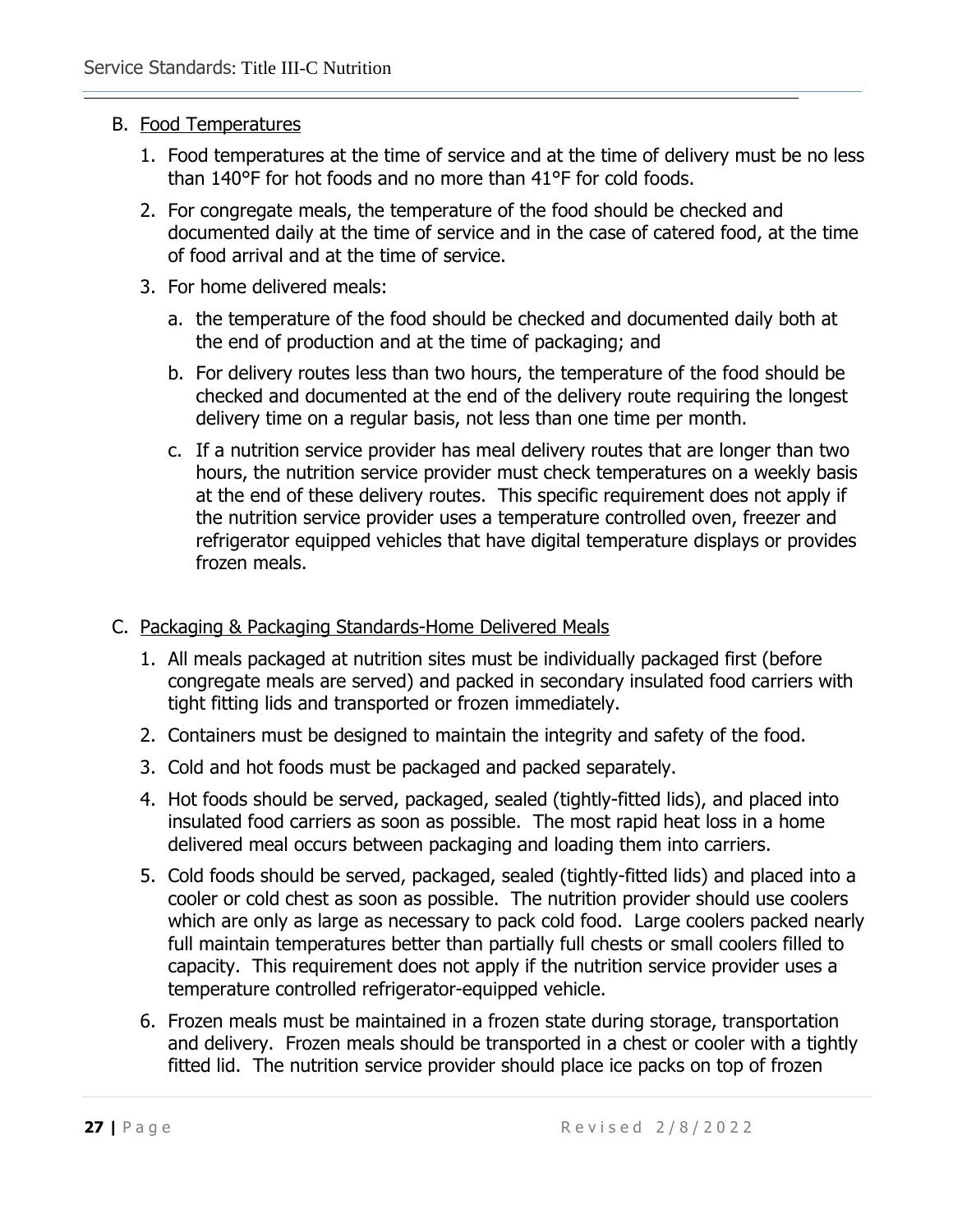meals. This requirement does not apply if the nutrition service provider uses a temperature controlled freezer-equipped vehicle.

- 7. All food delivery carriers must maintain the proper temperature for the required time that the food will be in the carrier.
- 8. All food delivery carriers must be of appropriate weight, size, dimensions, and capacity appropriate for the program design and staff/volunteers. (AgeGuide)
- 9. All food delivery carriers must be cleaned and sanitized inside and out on a daily basis. (AgeGuide)
- D. Other Requirements
	- 1. Nutrition service providers must advise home delivered meal participants when enrolled in the nutrition program that hot meals should be consumed immediately after delivery and/or must ensure that instructions for proper heating, storage, and handling of meals are provided.
	- 2. A nutrition program utilizing frozen meals in any capacity must provide instructions for participants regarding safe meal storage and preparation. Information must be provided at the time of assessment and reassessment. Information specific to frozen meals, such as contents and expiration dates, must be included in writing with the meals at the time of delivery. Frozen meals that have been thawed or have broken packaging should not be provided to participants.
	- 3. Delivery vehicles should be inspected by nutrition programs to ensure that the interiors of the vehicles are clean and maintained for sanitary purposes.

# **XXI. Site Selection, Development, and Designation (AgeGuide)**

- A. Prior Approval: All C1 and C2 site openings, closings, relocation, renovation and changes in the number of serving days must be approved in writing by AgeGuide. The date of AgeGuide sign-off must be no less than ten working days prior to implementation. Requests must be made on the appropriate AgeGuide form.
- B. AgeGuide Initiated Closings: AgeGuide may require an existing nutrition site to be relocated or closed following assessment of site conformance with standards/regulations; assessment of need/community support; or a reduction in funding.
- C. Criteria for Site Approval:
	- 1. The initial service design should fit one of the descriptions for a full-time site, or a part-time site.
	- 2. There must be documentation that the site is located in an area of high concentration of elderly in greatest social or economic need with particular attention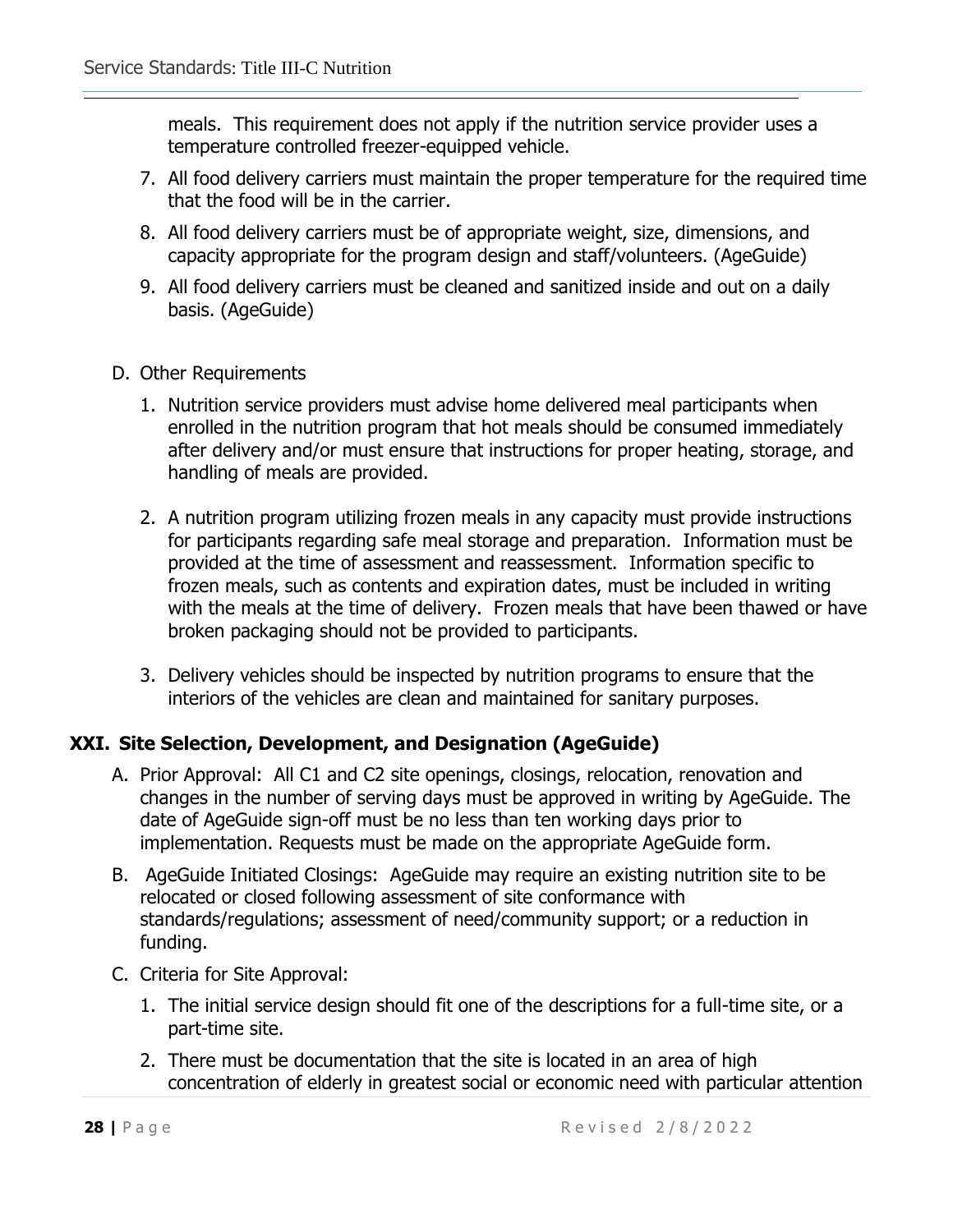to low-income minority individuals. Low-income minority older persons are to be served at incidence level.

- 3. Local support must be documented through cash or in-kind pledges from participants, agencies, governmental units, or community residents.
- 4. There must be minimal negative impact on participation at existing full or part-time sites.
- 5. There must be adequate resources to maintain the additional site through project under spending, additional resources, or the replacement, consolidation, or closing of an existing site. The cost per unit of operating the site will be another factor in approving the site.
- 6. All new sites must be handicapped accessible.
- D. Adult Day Care Designation Policy:
	- 1. An Adult Day Care Facility cannot be designated as a full-time or part-time congregate site if the definition of Adult Day Care includes a meal and the cost of the service includes the cost of that meal. Title III regulations prohibit the use of Title III funds for a service being paid from other sources.
	- 2. An Adult Day Care Facility can be designated as a congregate meal site if a meal is not included in the unit of service definition and the cost of the meal is not included in the service cost. Congregate Meals Sites held in Adult Day Care Facilities are subject to all the requirements of any other congregate site.
- E. Minority Sites: In order to increase targeting to minority elderly, particularly lowincome minority elderly, AgeGuide will consider special program designs and part-time sites in order to serve minority communities that are particularly difficult to penetrate.

# **XXII. Operations, Policies, and Procedures: (AgeGuide)**

- A. Operations Policy and Procedure Manual:Each Nutrition Grantee shall develop a Nutrition Operations Manual which shall be distributed to each nutrition site and HDM distribution point. The manual shall cover all aspects of program management and shall be updated at least every three years. The operations manual must include, but is not limited to, the following items:
	- 1. Food Temperatures:
		- a. A daily log of the time and food temperature at arrival and at service shall be kept with procedures on what to do if the food temperature is outside acceptable limits.
		- b. A daily log shall be kept on delivery starting time and ending time of each homedelivered meal route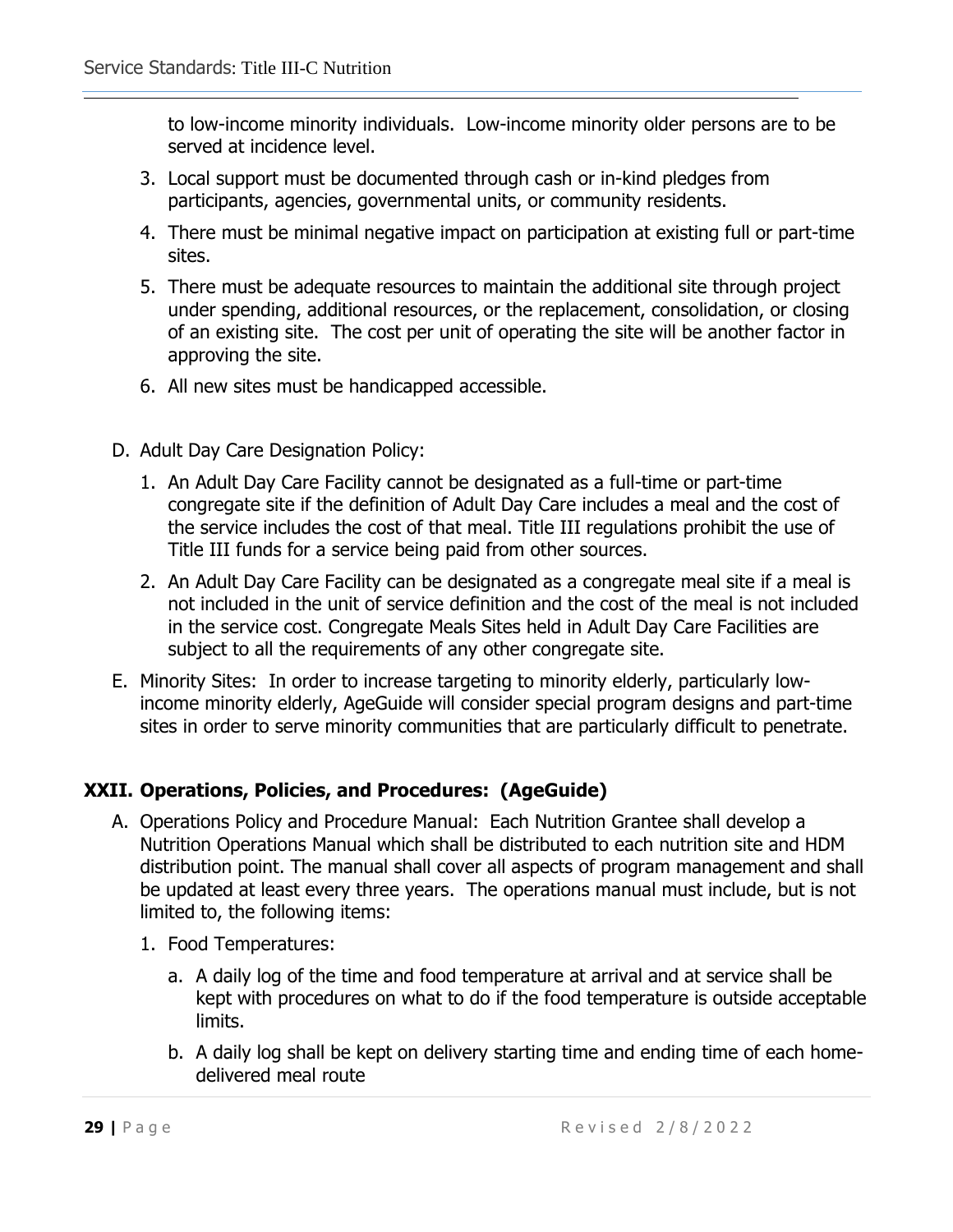- c. Log of home-delivered meal end-of-route temperatures as specified in Section XX.B.3.
- 2. Sanitation Procedures
	- a. Cleaning/ sanitizing schedules for all utensils and equipment to include:
		- $i$  What is to be cleaned.
		- $ii$  Who is to clean it.
		- $iii$  When and how often it is to be cleaned.
- 3. Emergency Plans and Safety Measures: The Operations Manual shall include written emergency procedures to deal with
	- a. A short-term natural disaster such as tornado warnings, flooding, snow and ice storms.
	- b. Physical plant, facility or food service operations malfunctions and weatherrelated site closings.
	- c. Large-scale disasters as appropriate to the area.
	- d. Illness or on-site accidents involving staff or participants.
- 4. Foodborne Illness Outbreak: The action steps for responding to a suspected foodborne illness outbreak specified in section XIX.A.2 must be included in the Operations Policy and Procedures Manual.
- B. Record Keeping/ Reporting: Each nutrition provider must submit in a timely manner all required reporting information. This includes but is not limited to documentation of the number of unduplicated persons, required client demographic information, and the number of units. (45CFR1321.65(a))
- C. Cost Control: Each nutrition program must develop a system for the purposes of controlling program costs, reducing food waste; and saving labor, time, and confusion, i.e. reservations.
- D. Waste Meals: The overall average per Nutrition Program of waste meals (Meals not consumed divided by meals ordered) should not exceed one meal per site or three percent whichever is greater.
- E. Staff: The nutrition program must have job descriptions for all positions that specify title, responsibilities, qualifications, immediate supervisor, and whether part-time or fulltime. The Personnel Policy shall be available to all paid staff.
	- 1. Program Director: Each Nutrition Program shall designate a Program Director who has the authority, responsibility, and expertise to provide daily management and administration of the nutrition program. Inclusive in that role is project leadership, program planning, staff training and supervision, food systems administration,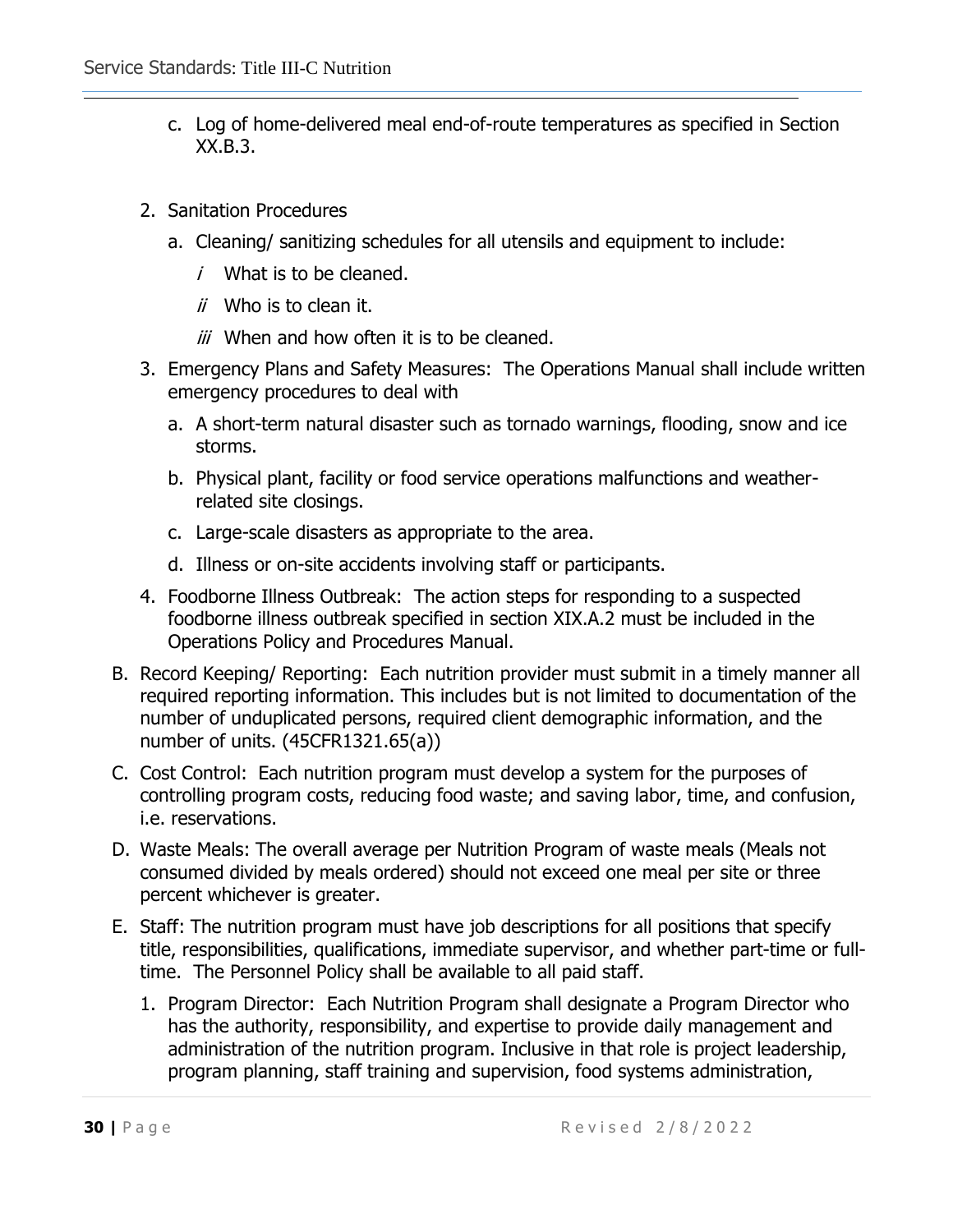program monitoring, financial management, data collection and analysis, and program and fiscal reporting to the AgeGuide.

- 2. Dietitian: Each Nutrition Program shall have available the services of Registered Dietitian as stated in Section VIII.C.3. At a minimum, the Registered Dietitian shall:
	- a. Analyze the nutritional content of proposed daily menus.
	- b. Approve all menus certifying in writing that they meet the 1/3 RDA requirements.
	- c. Approve all changes to the menu.
	- d. Review the cycle menu annually.
- 3. Site Supervisors/Manager: Each congregate site and HDM distribution point must have a staff site supervisor who is directly responsible for the daily management of all site operations, staff and volunteers. See Section XX.A.2 for Certified Food Protection Manager Certification requirements for this position.
- 4. Volunteers: Each nutrition program must have procedures for recruiting, training, supervising, and providing recognition for volunteers. Each volunteer must have a job description, orientation, schedule of work, and a record kept of hours served. The time sheet shall be signed and dated by both the volunteer and the supervisor. See Section XX.A.3 and XX.A.4 for food safety and sanitation training requirements for volunteers.
- F. Site Requirements
	- 1. Documentation: The Nutrition Program shall have documentation that each site complies with all applicable codes and ordinances established in the locality served such as:
		- a. State and local fire and safety standards with slip-retardant surfaces on all applicable indoor and outdoor walkways and stairs.
		- b. State and local Food Service Sanitation Rules and Regulations.
		- c. Other local regulations as pertinent for planning, zoning, building, structure, heating, ventilation, water supply, sewage, and waste.
	- 2. Accessibility:All new sites must be handicapped accessible in accordance with 504 compliance regulations and must continue to maintain this compliance for the duration of the Title IIIC site agreement.
	- 3. Cleanliness/ Lighting:The site must be maintained clean, neat, with adequate lighting and ventilation.
	- 4. Pest control:Services must be contracted if pests have been a problem. (Not required by health departments unless there is a problem.)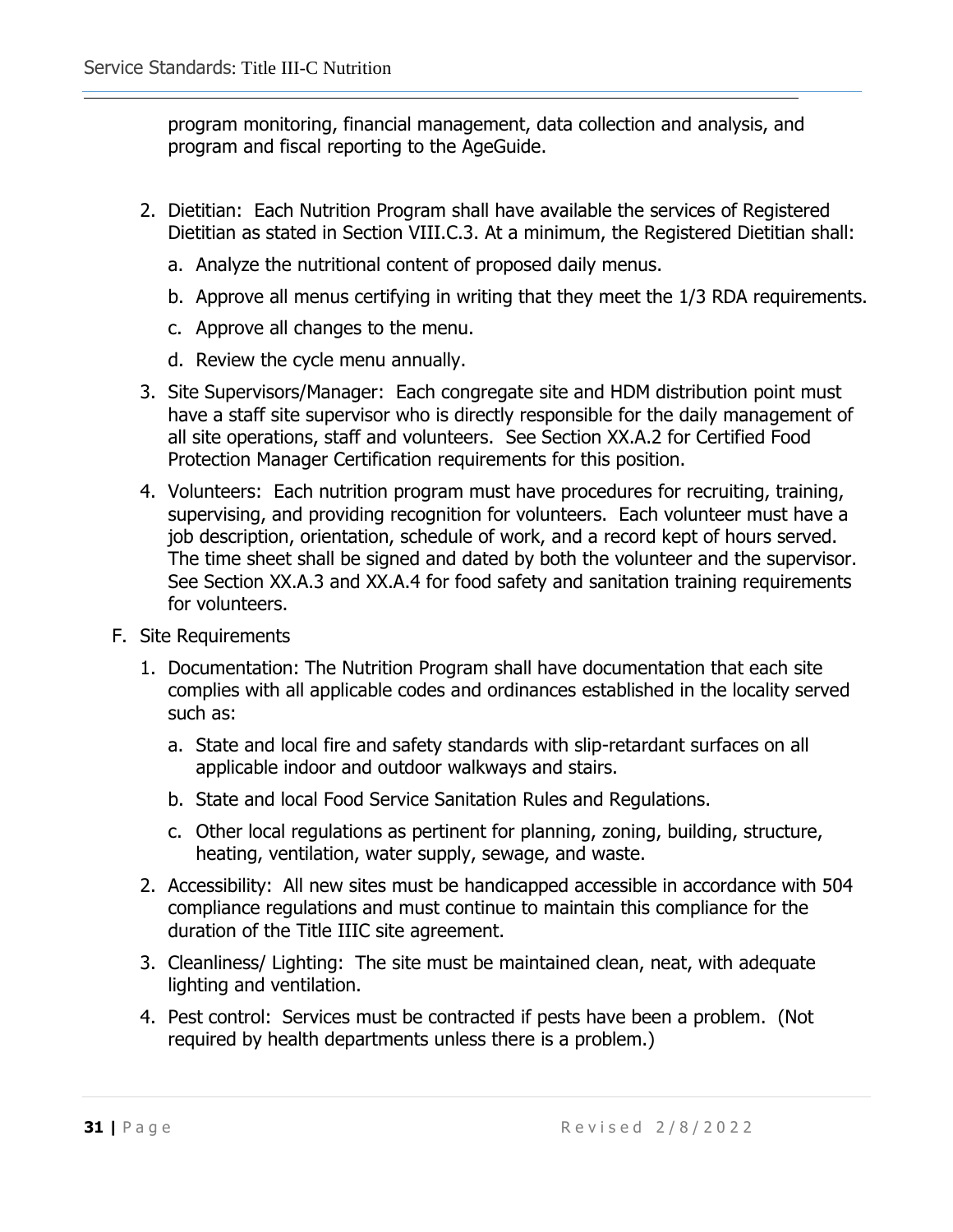- 5. Site Agreements: The Nutrition Program will have written site agreements with all sites. A copy of the site agreement shall be maintained at the central administrative office and sent to AgeGuide prior to monitoring. Site agreements are to address who is responsible for:
	- a. Rent and Utilities
	- b. Documentation of Health Department license, sanitation inspections, fire inspections.
	- c. Interior and Exterior Care and Maintenance including slip-retardant surfaces on all applicable indoor and outdoor walkways and stairs.
	- d. Sanitation of the kitchen, rest room, and common areas.
	- e. Cleaning range hoods, fans, furnace vents. Exception will be made if no inhouse cooking is done.
	- f. Documentation of annual professional pest control services as required by the local health department.
	- g. Insurance coverage and liability.
	- h. Compliance with all Federal, State, and Local laws and ordinances.
	- i. Hours when space is available.
	- j. Period of the contract. Site agreements may be extended for no more than three years.
	- k. Termination.
- 6. Posting: The following shall be posted in a visible location at each site:
	- a. A statement about non-denial of service.
	- b. The suggested donation.
	- c. The total cost of the meal for non-eligible participants.
	- d. The approved menu.
- G. Insurance: The Nutrition program must ensure sufficient insurance to cover their operations. Insurance should cover:
	- 1. building and grounds.
	- 2. vehicle insurance (where applicable.)
	- 3. insurance on program drivers
	- 4. product liability
	- 5. personal liability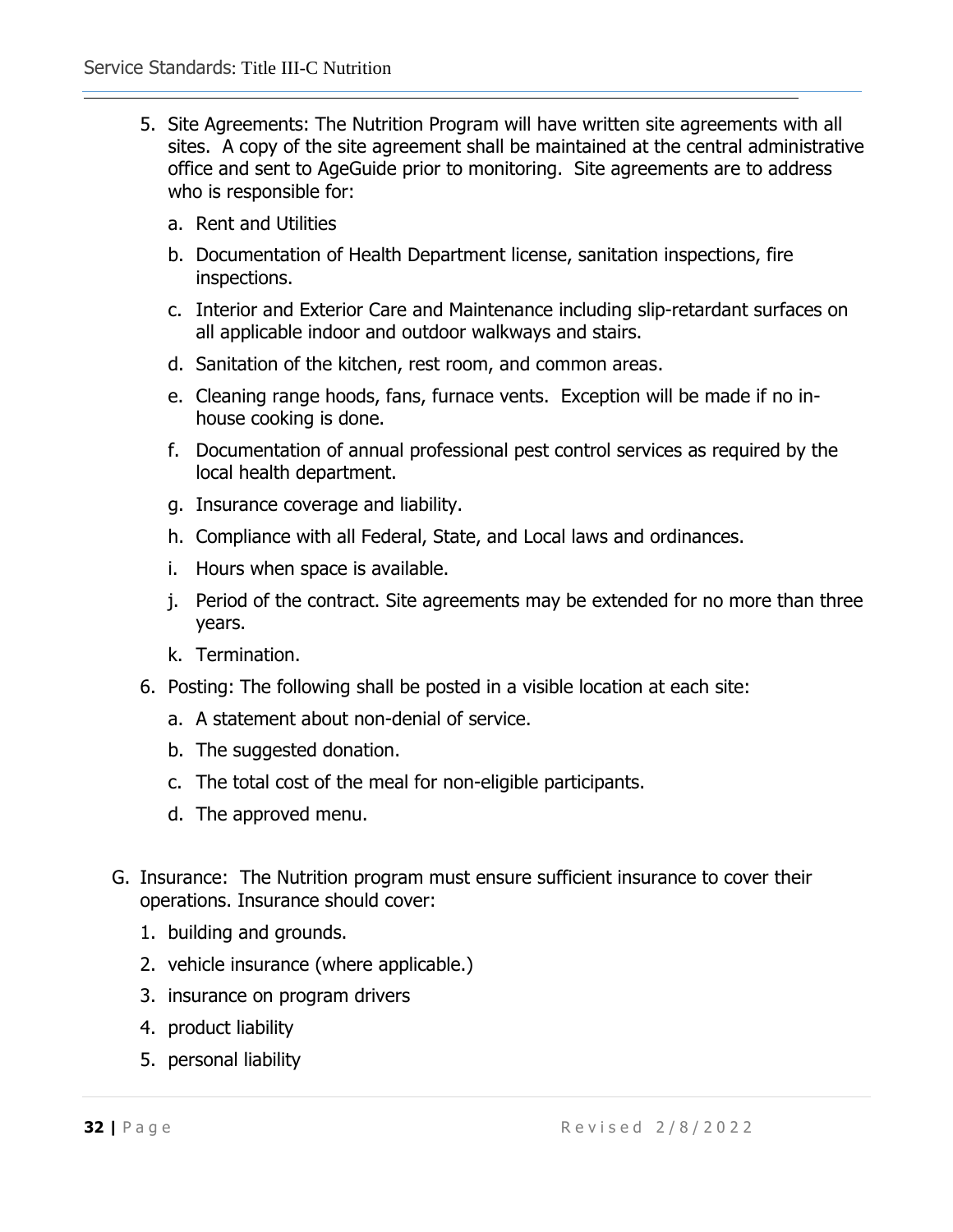# 6. bonding

- H. Emergency Plans and Safety Measures
	- 1. Annual Fire and Tornado Safety Drills: Each congregate site must document that annual fire and tornado safety drills have been conducted. Documentation should include number of persons, date and length of time it took to evacuate the building.
	- 2. Weather-Related Emergencies: Where feasible and appropriate, the Nutrition Program must make arrangements for older persons in weather-related emergencies to either provide meals, (45 CFR 1321.65 (e)) or provide information to participants on foods to keep on hand and prepare.
- I. Sanitation and Temperatures:
	- 1. Sanitation Manuals: Each site must have a current sanitation manual. A copy of the Course Books and PowerPoint presentations of "Food Safety on the Go" Module 1 (Food Safety Basics), Module 2 (Program Director), Module 3 (Food Service Management Staff), Module 4 (Food Service Workers) and Module 5 (Drivers) may be used as a sanitation manual. "Food Safety on the Go" is approved by the Illinois Department of Public Health as a food handler training program for the Title III nutrition service providers. This training program is available at

https://nfsc.umd.edu/extension/food-safety-go

- 2. Site Sanitation Procedures:
	- a. Food holding equipment must be utilized which can maintain safe temperatures of all menu items from completion of food preparation through the end of the serving period.
	- b. All food items needing to be held at temperatures above 140 degrees F may be held no more than four (4) hours between the time of completion of cooking and the beginning of service or delivery to a recipients' home.
- 3. Health Department Sanitation Inspections:
	- a. Each Nutrition Program must ensure that each site is inspected by the local health department at least annually. Copies of each inspection report shall be kept on file at the Nutrition Program office and at the site.
	- b. There will be documentation that the Sanitation Certified personnel at each site have reviewed each report.
	- c. Providers must comply with all Health Department corrective actions.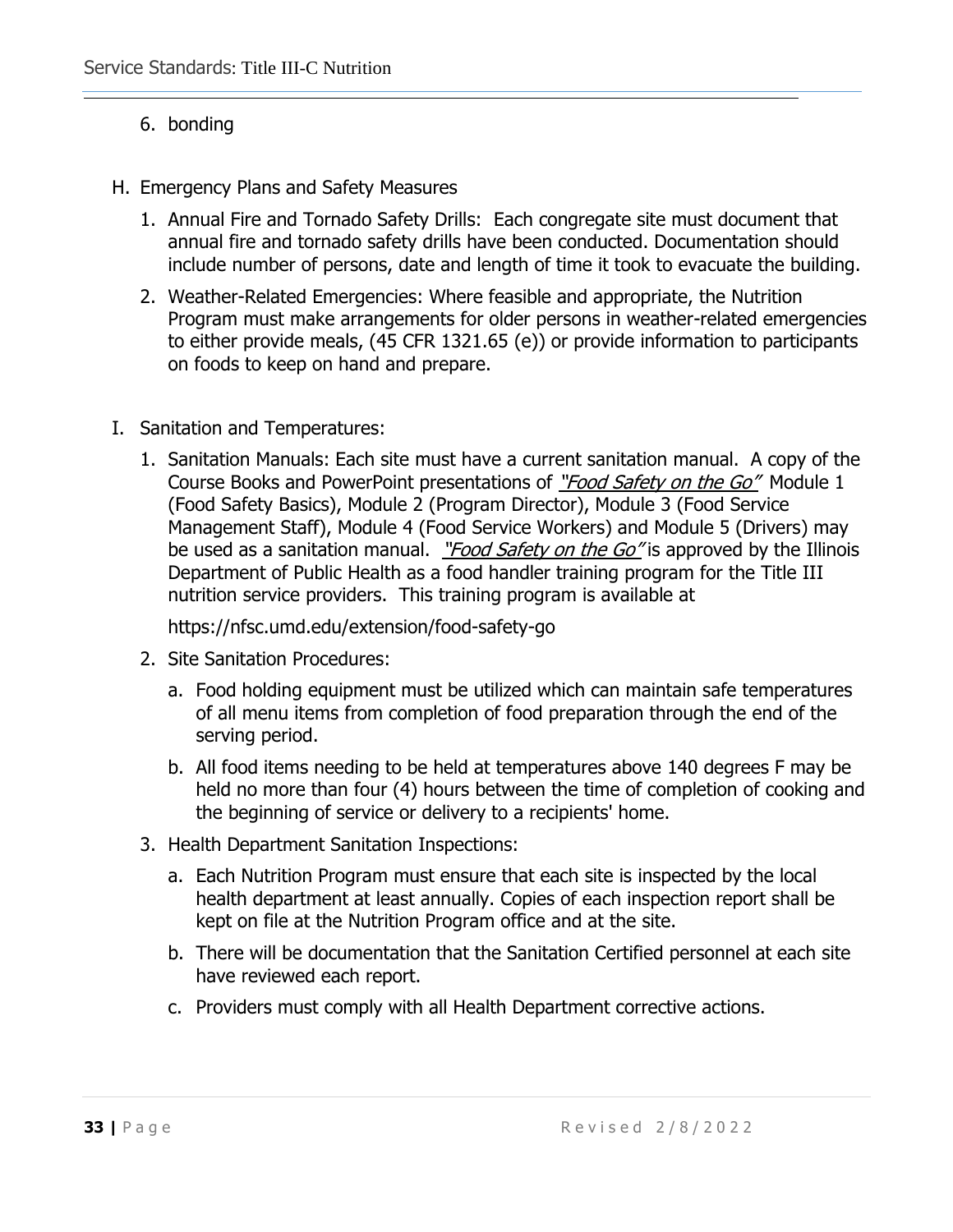- J. Program Monitoring/ Evaluation:
	- 1. The Nutrition Program shall develop a Safety and Sanitation Checklist. The site coordinator is responsible for administering the checklist no less than once every six months
	- 2. The Nutrition Program shall monitor each site for compliance with these standards at least once a year. Documentation of these self-monitoring site visits and findings shall be kept in the agency administrative office.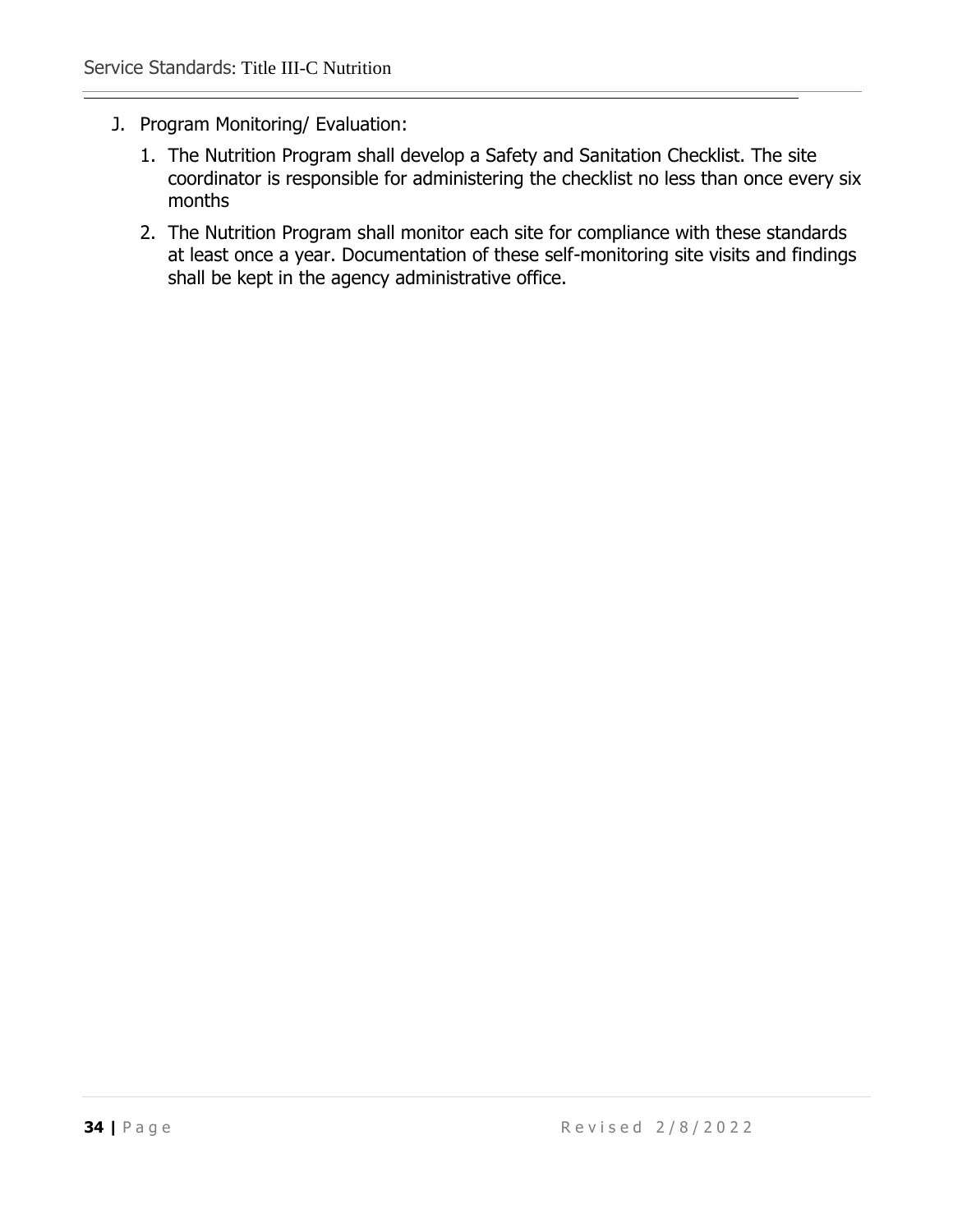# **Appendix 1: Contract and Subcontract Procedures**

The subcontracting process shall be made in accordance with Federal Procurement Standards 45 CFR 92.36.

Copies of the signed contract shall be submitted to the Northeastern Illinois Area Agency on Aging within thirty days of signing by both parties.

- I. Bid Package: The bid package must include:
	- A. Name, address, telephone number of organization bidding
	- B. Type of organization (public, non-profit, private for profit)
	- C. Name of person authorized to act on behalf of organization
	- D. Location of food preparation site(s). Be specific.
	- E. Name and qualifications (resume) of person(s) who will supervise meal preparation.
	- F. If submitting proposal on only a portion of required service, identify specifically the services they are proposing to provide.
	- G. A brief history of the organization's experience with meal service to the elderly.
	- H. A brief statement reflecting the financial stability and ability to sustain the proposed service for a one (1) year period.
	- I. Plan of delivery: Include number of vehicles, proposed delivery schedules, and description of transporting equipment to be used.
	- J. A description of the current food management staff. (Estimate additional staff which might be secured, percentage of staff time to be devoted to the Senior Nutrition Program.)
	- K. A cost breakdown of food, supplies, equipment, and transportation, including the amount to be deducted for non-delivery of specific items.
	- L. A Sample cycle menu must be included.
	- M. Vendor must visibly mark as "confidential" each part of their proposal which they consider proprietary information.
- II. Contract Contents: The Catering Contracts should contain the following:
	- A. Period of the Contract
	- B. Maintenance of Records for three years Requirement
	- C. Billing procedures/ time frame
	- D. Scope of the work
	- E. Serving Schedule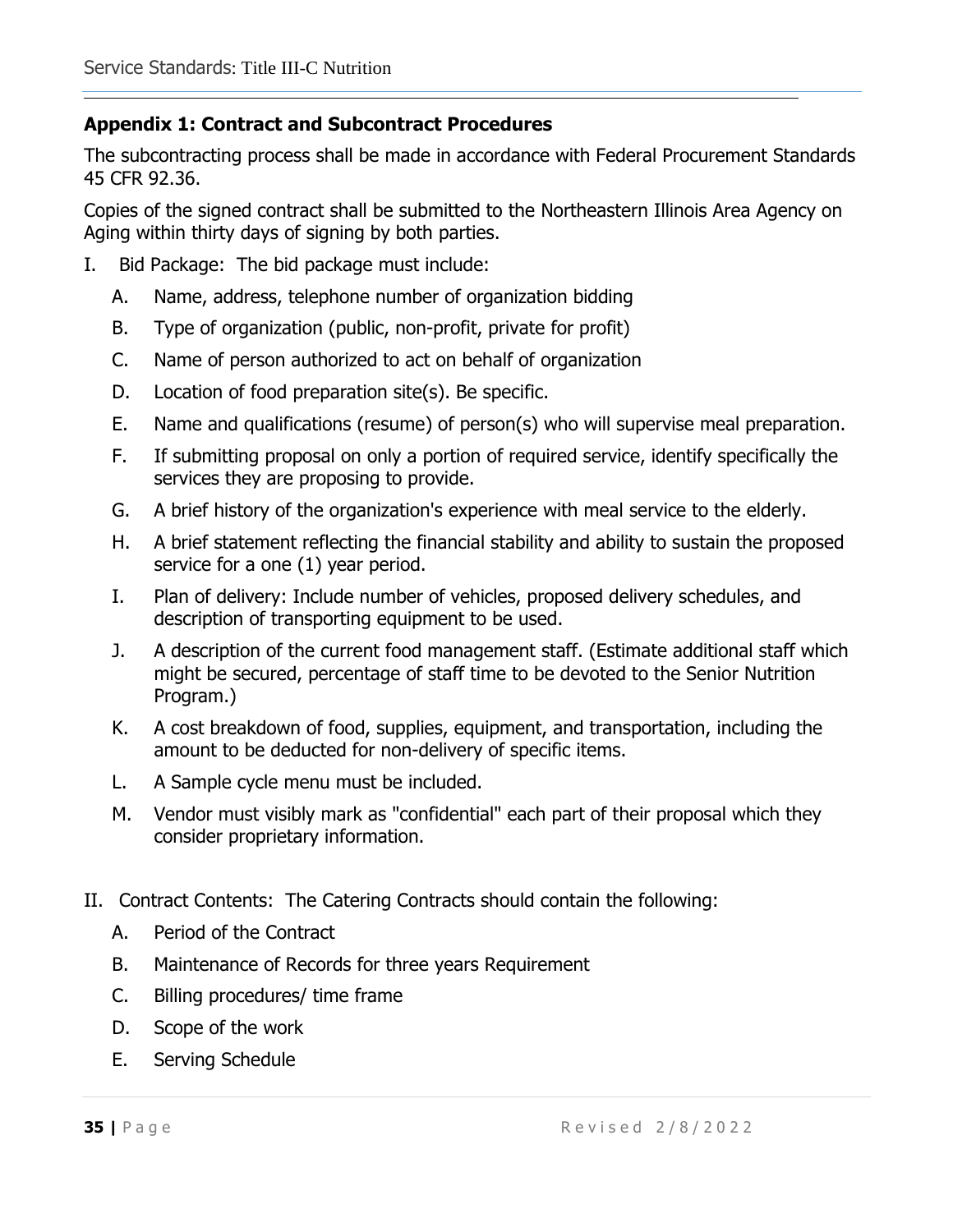- F. Product Specifications
- G. Menu Specifications/ Disposable products
- H. Termination of Contract
- I. Insurance/ Liability

# III. Procurement Process

- A. Small Purchase Procedures (under \$25,000 in aggregate). Nutrition Providers are to document that price and rate quotations were obtained from an adequate number of qualified sources.
- B. Large Purchase Procedure: Competitive sealed bids (formal advertising); competitive negotiation, or noncompetitive negotiation shall be used to procure catering services over \$25,000 in aggregate.
- C. Competitive Bids and Competitive Negotiation: In the case of competitive sealed bids or competitive negotiation, the Nutrition Program shall keep on file the following information:
	- 1. Letter of solicitation for bids.
	- 2. Advertisements of bids showing names and newspapers and dates published.
	- 3. Lists of names and addresses of caterers contacted directly. Include any efforts to identify minority and women-owned businesses.
	- 4. Total bid packet sent to caterers including as applicable, the sample menu and bid specifications.
	- 5. List of organizations who declined to bid and reason, if known
	- 6. A copy of each detailed bid quotation.
	- 7. A Description of the bid opening as applicable
	- 8. Criteria used for evaluation of bids and bidders.
	- 9. Name and address of the selected bidder.
- D. Non-Competitive Negotiation
	- 1. Documentation of the reason for the use of Non-Competitive Negotiation must be kept on file. Non-Competitive Negotiation may be used under the following circumstances:
		- a. The item (catering contract) is available only from a single source;
		- b. Public exigency or emergency when the urgency for the requirement will not permit a delay incident to competitive solicitation;
		- c. After solicitation of a number of sources, competition is determined inadequate.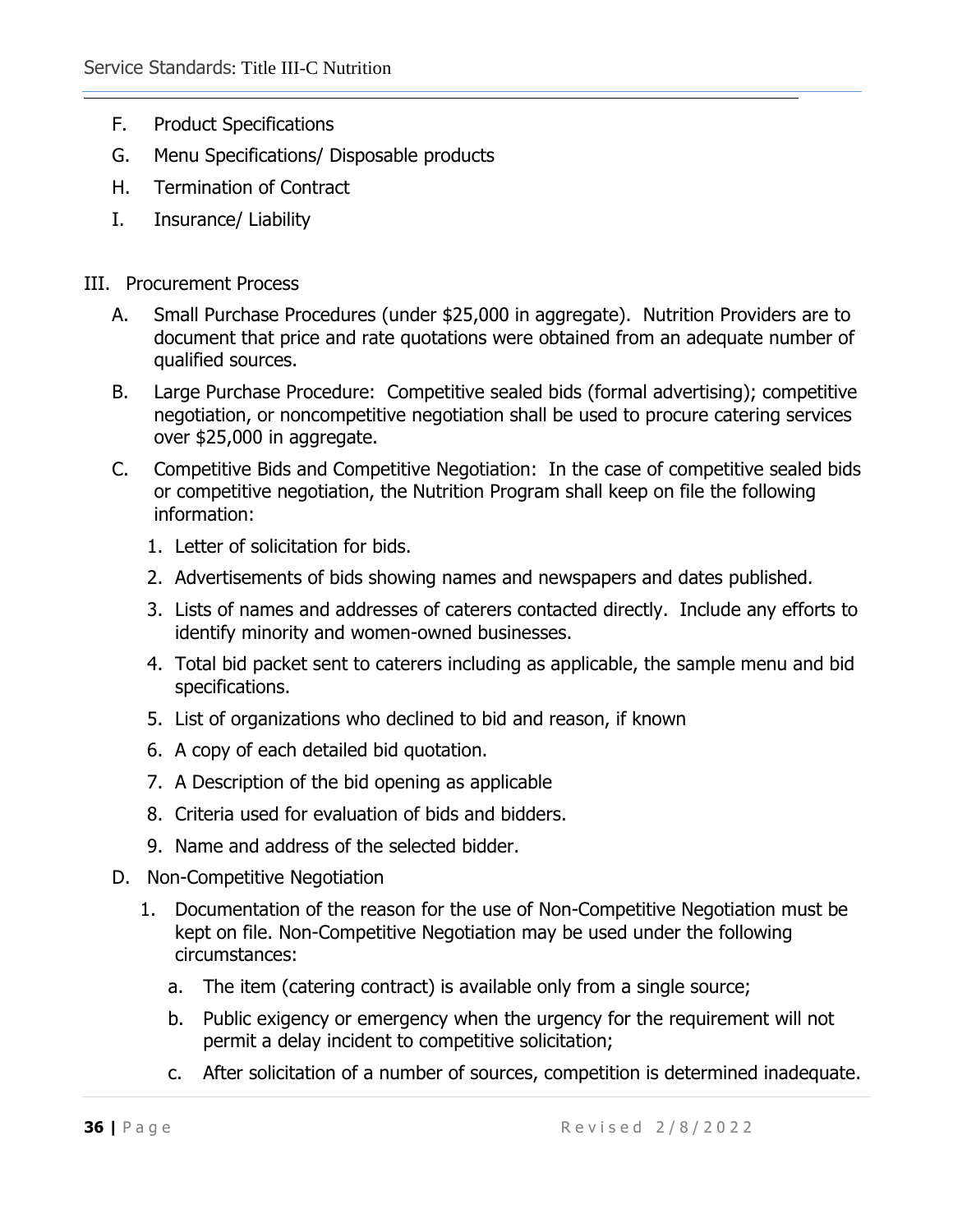### **Appendix 2: IDoA Menu Approval Sheet for use with Nutritional Analysis for Illinois Senior Nutrition Programs**

|                                                                 | 1 Meal per Day                                                   |              | 2 Meals per Day                                         |              | 3 Meals per Day                                         |              |
|-----------------------------------------------------------------|------------------------------------------------------------------|--------------|---------------------------------------------------------|--------------|---------------------------------------------------------|--------------|
| <b>Nutrient</b>                                                 | <b>Minimum</b>                                                   | <b>Check</b> | <b>Minimum</b>                                          | <b>Check</b> | <b>Minimum</b>                                          | <b>Check</b> |
| <b>Calories</b><br>(Kcal)                                       | No less than 600<br>per meal; 685<br>averaged over<br>one week   |              | No less than<br>1235<br>1370 averaged<br>over one week  |              | No less than<br>2000<br>2054 averaged<br>over one week  |              |
| <b>Protein</b>                                                  | 19-21 grams                                                      |              | 38 grams                                                |              | 56 grams                                                |              |
| Carbohydrate                                                    | 43 grams                                                         |              | 87 grams                                                |              | 130 grams                                               |              |
| Fat                                                             | <26 grams<br><30% calories<br>averaged over<br>one week          |              | <52 grams<br><30% calories<br>averaged over<br>one week |              | <78 grams<br><30% calories<br>averaged over<br>one week |              |
| <b>Fiber</b>                                                    | 10 grams<br>average over<br>one week                             |              | 19 grams<br>average over<br>one week                    |              | 28 grams<br>average over<br>one week                    |              |
| <b>Vitamin A</b><br>(RAE) <sup>+</sup>                          | 300 mcg                                                          |              | 600 mcg                                                 |              | 900 mcg                                                 |              |
| <b>Vitamin C</b>                                                | 30 mg                                                            |              | 60 mg                                                   |              | 90 mg                                                   |              |
| <b>Vitamin E</b><br>$(AT)^+$                                    | 5 mg                                                             |              | 10 mg                                                   |              | 15 <sub>mg</sub>                                        |              |
| <b>Vitamin B6</b>                                               | .6 <sub>mq</sub>                                                 |              | 1.2 <sub>mg</sub>                                       |              | 1.7 <sub>mq</sub>                                       |              |
| Folate (DFE) <sup>+</sup>                                       | $133 \text{ mca}$                                                |              | 267 mcg                                                 |              | 400 mcg                                                 |              |
| <b>Vitamin B12</b>                                              | .8 <sub>mca</sub>                                                |              | $1.61$ mcg                                              |              | $2.4 \text{ mca}$                                       |              |
| Calcium                                                         | 400 mg                                                           |              | 800 mg                                                  |              | 1200 mg                                                 |              |
| <b>Magnesium</b>                                                | 140 mg                                                           |              | 280 mg                                                  |              | 420 mg                                                  |              |
| Zinc                                                            | 3.7 <sub>mg</sub>                                                |              | 7.3 <sub>mg</sub>                                       |              | $11$ mg                                                 |              |
| <b>Potassium</b>                                                | 1133 mg                                                          |              | 2267 mg                                                 |              | 3400 mg                                                 |              |
| Sodium<br>Note: <sup>4</sup> 800mg or<br>less per meal is ideal | 4800 mg-1000 mg<br>or less<br>(900 mg averaged over<br>one week) |              | 1600 mg or less<br>(1700 mg averaged over<br>one week)  |              | 2300 mg or less<br>(2400 mg averaged over<br>one week)  |              |

#### **IDoA Menu Approval Sheet** for use with Nutritional Analysis for Senior Nutrition Programs

+ RAE = Retinol Activity Equivalent; AT = Alpha-tocopherol; DFE = Dietary Folate Equivalent

I certify that, to the best of my knowledge, each meal in the attached menus provides one-third of the current Dietary Reference Intakes of the National Academies of Sciences, Engineering, and Medicine and conforms to the most recent Dietary Guidelines for Americans.

Signature:

Date:

This Menu Approval Sheet should not be altered in any way and is intended for all nutrition programs.

**Revised October 2021**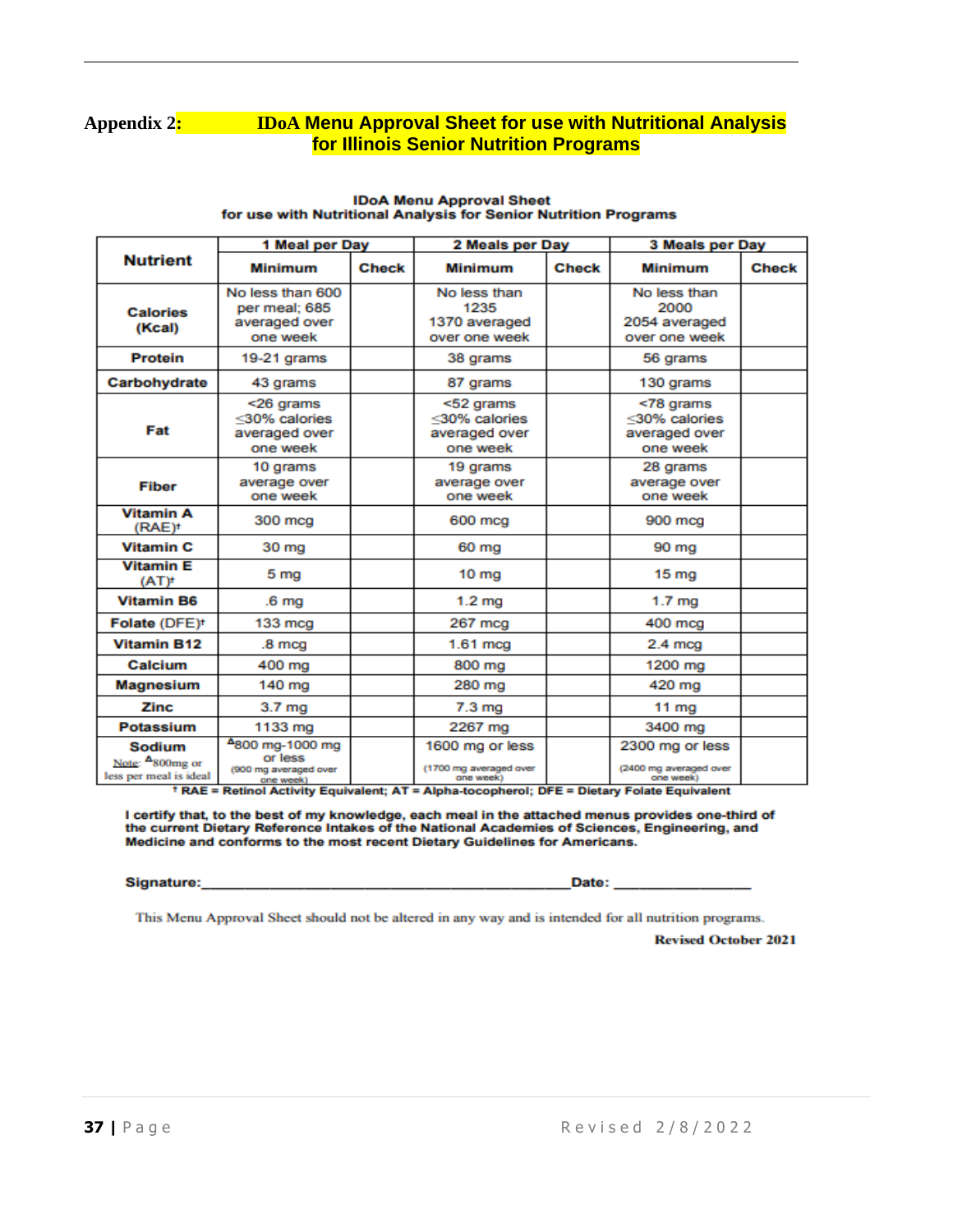### **Appendix 2:**

# **IDoA Menu Approval Sheet for use with Meal Pattern for Senior Nutrition Programs**

#### **IDoA Menu Approval Sheet** for use with **Meal Pattern for Senior Nutrition Programs**

Refer to IDoA Menu Standards for portion sizes, frequency and nutrient content.<br>Minimum and maximum amounts indicated are for one week of menus.

|                                                                                                                                                                                                                                                                              | <b>Total - 1 Meal per Day</b>                                                                                         |                                                                               | <b>Total - 2 Meals per Day</b>                                                                        |                                                                               | <b>Total - 3 meals per Day</b>                      |                                                                               |  |  |
|------------------------------------------------------------------------------------------------------------------------------------------------------------------------------------------------------------------------------------------------------------------------------|-----------------------------------------------------------------------------------------------------------------------|-------------------------------------------------------------------------------|-------------------------------------------------------------------------------------------------------|-------------------------------------------------------------------------------|-----------------------------------------------------|-------------------------------------------------------------------------------|--|--|
| <b>Food Group</b>                                                                                                                                                                                                                                                            | Minimum                                                                                                               | <b>Check</b>                                                                  | <b>Minimum</b>                                                                                        | <b>Check</b>                                                                  | <b>Minimum</b>                                      | <b>Check</b>                                                                  |  |  |
| <b>Protein Foods</b>                                                                                                                                                                                                                                                         | $3 oz-eq.$                                                                                                            |                                                                               | $6 oz-eq.$                                                                                            |                                                                               | $6 oz-eq.$                                          |                                                                               |  |  |
| Meat, Poultry, Eggs<br>(oz-eg/week)                                                                                                                                                                                                                                          | 9oz-eq/week                                                                                                           |                                                                               | 18oz-eg/week                                                                                          |                                                                               | 26oz-eg/week                                        |                                                                               |  |  |
| Fish/Seafood<br>(oz-eg/week)                                                                                                                                                                                                                                                 | 3oz-eg/week                                                                                                           |                                                                               | 6oz-eg/week                                                                                           |                                                                               | 9oz-eg/week                                         | Suggested for variety<br>when planning<br>menus, but are not<br>requirements. |  |  |
| Nuts, Seeds, Soy<br>Products, Legumes<br>(oz-eg/week)                                                                                                                                                                                                                        | 2oz-eg/week                                                                                                           | Suggested for variety<br>when planning<br>menus, but are not<br>requirements. | 3.5oz-eg/week                                                                                         | Suggested for variety<br>when planning<br>menus, but are not<br>requirements. | oz-eg/week                                          |                                                                               |  |  |
| Limit                                                                                                                                                                                                                                                                        | Ground red meat<br>(fat >10%) no<br>more than 2x/wk                                                                   |                                                                               | Ground red meat<br>(fat >10%) no<br>more than 4x/wk                                                   |                                                                               | Ground red meat<br>(fat >10%) no<br>more than 6x/wk |                                                                               |  |  |
| Notes: Limiting cured/processed meats such as bacon, hotdogs, bologna, and luncheon meats to no more than 1X/week<br>per meal can help with meeting the DRI for sodium. A 3oz-eq. meat alternative for a meal can meet the protein<br>requirement for vegetarian/vegan diet. |                                                                                                                       |                                                                               |                                                                                                       |                                                                               |                                                     |                                                                               |  |  |
| <b>Vegetables</b>                                                                                                                                                                                                                                                            | 2 cup-eq.<br>$2\frac{1}{2}$ cup-eq.<br>1 cup-eq.                                                                      |                                                                               |                                                                                                       |                                                                               |                                                     |                                                                               |  |  |
|                                                                                                                                                                                                                                                                              | Note: A least one serving from each of the five vegetable subgroups must be included in a weekly menu.                |                                                                               |                                                                                                       |                                                                               |                                                     | <b>Check</b>                                                                  |  |  |
| Dark-Green                                                                                                                                                                                                                                                                   |                                                                                                                       |                                                                               | Some examples: Broccoli, spinach, romaine lettuce, collards, kale.                                    |                                                                               |                                                     |                                                                               |  |  |
| Red & Orange                                                                                                                                                                                                                                                                 | Some examples: tomatoes, sweet potatoes, red peppers, winter squash, pumpkin,<br>carrots.                             |                                                                               |                                                                                                       |                                                                               |                                                     |                                                                               |  |  |
| Beans, Peas,<br><b>Lentils</b>                                                                                                                                                                                                                                               | Some examples: cooked dry beans, split peas, edamame, lentils.                                                        |                                                                               |                                                                                                       |                                                                               |                                                     |                                                                               |  |  |
| <b>Starchy Vegetables</b>                                                                                                                                                                                                                                                    |                                                                                                                       |                                                                               | Some examples: corn, potatoes, green peas, lima beans.                                                |                                                                               |                                                     |                                                                               |  |  |
| <b>Other Vegetables</b>                                                                                                                                                                                                                                                      |                                                                                                                       |                                                                               | Some examples: iceberg lettuce, cabbage, asparagus, avocado, onions, zucchini,<br>cauliflower, beets. |                                                                               |                                                     |                                                                               |  |  |
|                                                                                                                                                                                                                                                                              | Beans and lentils are both in the Vegetables Group and Protein Group, however, can count as only one group in a meal. |                                                                               | Notes: May serve an additional vegetable equivalent instead of fruit.                                 |                                                                               |                                                     |                                                                               |  |  |
| <b>Fruits</b>                                                                                                                                                                                                                                                                | 1 $\frac{1}{2}$ cup-eq.<br>$\frac{1}{2}$ cup-eq.<br>2 cup-eq.                                                         |                                                                               |                                                                                                       |                                                                               |                                                     |                                                                               |  |  |
|                                                                                                                                                                                                                                                                              |                                                                                                                       |                                                                               | Note: May serve additional fruit(s) equivalents instead of vegetables.                                |                                                                               |                                                     |                                                                               |  |  |
| <b>Fruits and</b><br>Vegetables<br><b>Vitamin A Target</b>                                                                                                                                                                                                                   | 1 rich or 2 fair<br>servings 2-3x/wk                                                                                  |                                                                               | 1 rich or 2 fair<br>servings 4-6x/wk                                                                  |                                                                               | 1 rich or 2 fair<br>servings 4-6x/wk                |                                                                               |  |  |
| Fruits and<br>Vegetables<br><b>Vitamin C Target</b>                                                                                                                                                                                                                          | 1 rich or 2 fair<br>servings daily                                                                                    |                                                                               | 2 rich or 4 fair<br>servings daily                                                                    |                                                                               | 3 rich or 6 fair<br>servings daily                  |                                                                               |  |  |
| <b>Grains</b>                                                                                                                                                                                                                                                                | $2oz-eq.$                                                                                                             |                                                                               | $40z - eq.$                                                                                           |                                                                               | 6oz-eg.                                             |                                                                               |  |  |
| Note: Preferably at least half of the servings per meal should come from whole grain sources. For example, for serving 2<br>meals per day, at least 2oz-eq. of whole grains would be served. Refer to "Menu Standards Brief Description" on the next<br>page for examples.   |                                                                                                                       |                                                                               |                                                                                                       |                                                                               |                                                     |                                                                               |  |  |

This Menu Approval Sheet should not be altered in any way and is intended for all nutrition programs.

Revised April 2021